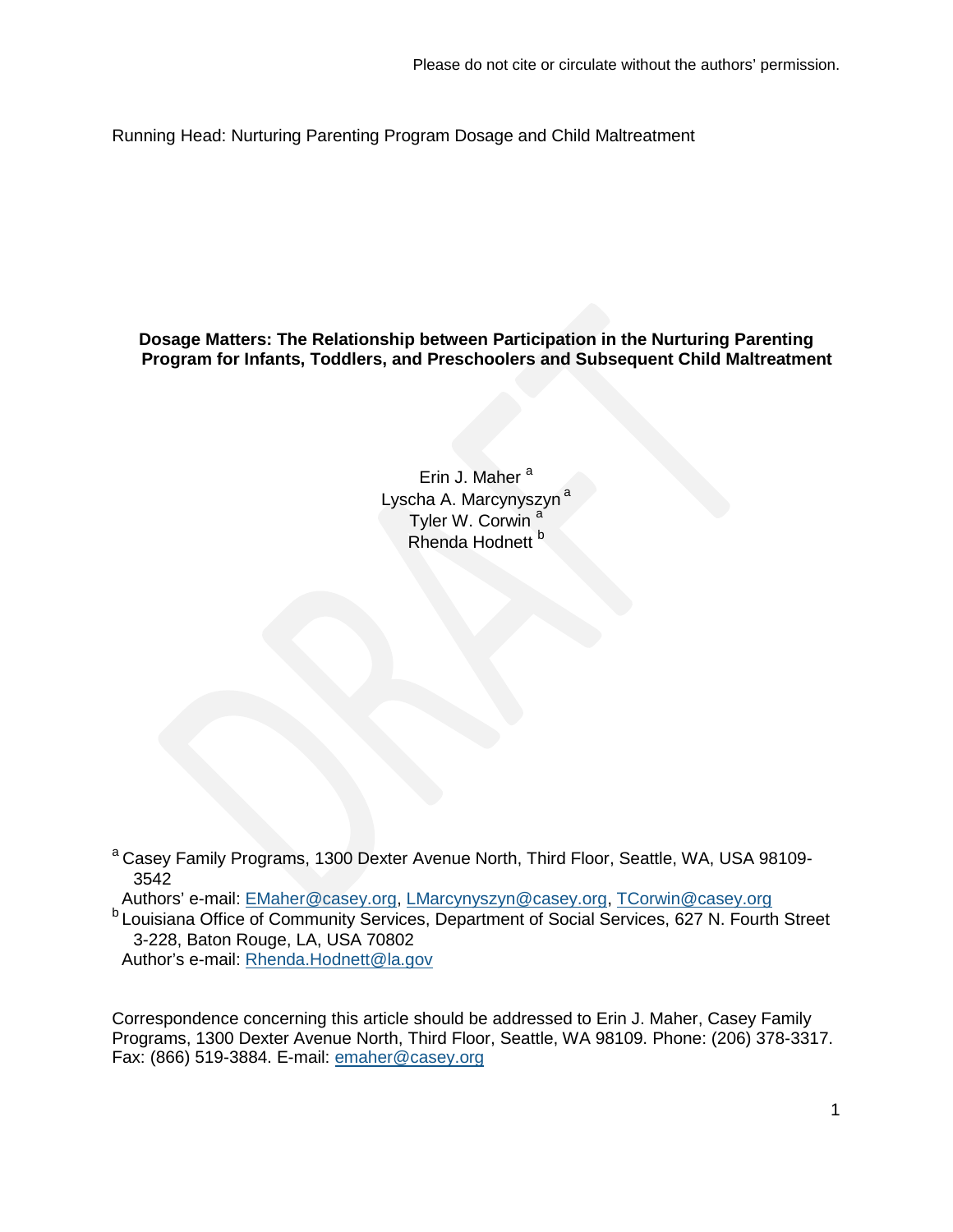#### Abstract

This article uses statewide data on caregivers of young children referred to the Nurturing Parenting Program (NPP) for allegations of abuse and neglect to examine the relationship between program dosage and subsequent maltreatment. At six months after participating in the program, caregivers who attended more sessions were significantly less likely to be *reported* for child maltreatment, holding other factors constant. At two years after participating, caregivers attending more sessions were significantly less likely to have a substantiated maltreatment incidence, controlling for other characteristics of families associated with maltreatment. These findings demonstrate the program can be effective for preventing short-term allegations and longer-term substantiated incidences of maltreatment for a child welfare population. By demonstrating the importance of participation in a promising program, we increase the evidence about effective programs for this population.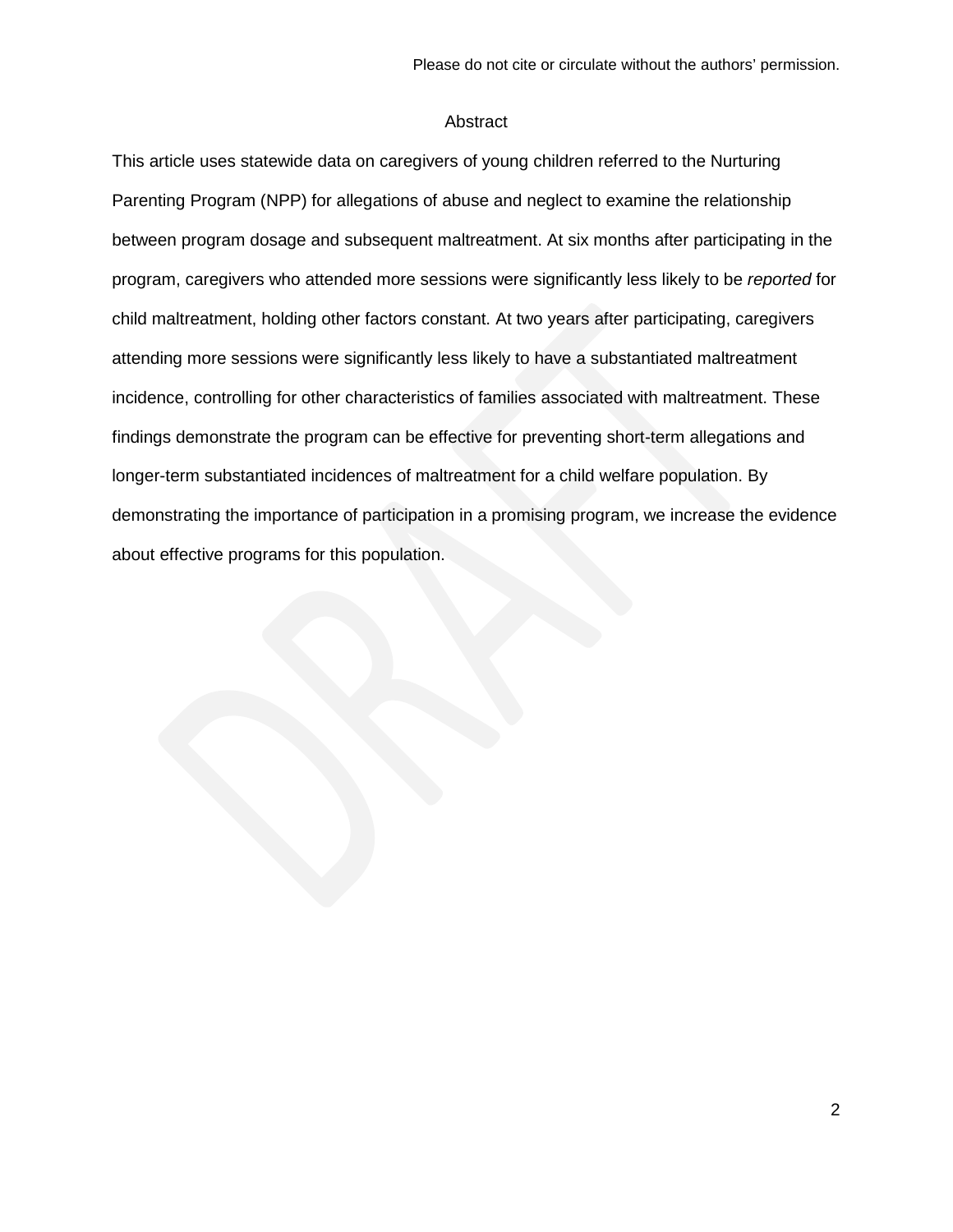Dosage Matters: The Relationship between Participation in the Nurturing Parenting Program for Infants, Toddlers, and Preschoolers and Subsequent Child Maltreatment

## **Introduction**

The deleterious and long-term effects of maltreatment are well documented (Gilbert et al., 2009; Haapasalo & Pokela, 1999; Widom & Maxfield, 2001). Parent education, also called parent training, is one of the most commonly used interventions in child welfare to prevent child maltreatment (Barth et al., 2005; Huebner, 2002; Hurlburt, Barth, Leslie, & Landsverk, 2007). While the knowledge gap about these programs is shrinking (Waldfogel, 2009), we know surprisingly little about the effectiveness of parent education for families involved in the child welfare system, and in particular, about the implementation of these programs within the realworld constraints of child welfare agencies (Barth et al., 2005; Chaffin & Friedrich, 2004). These gaps are likely due to limited use of evidence-based parent training programs for families already involved in the child welfare system (Lee, Aos, & Miller, 2008) and limited monitoring of program implementation and outcomes, including longer-term follow-ups.

A large national foundation partnered with a southern state's child welfare agency to evaluate the effectiveness of the Nurturing Parenting Program (NPP) (Bavolek, 2005) for Infants, Toddlers, and Preschoolers in preventing maltreatment. The program was implemented statewide in 2006, though some centers started in late 2005. This study builds upon the evidence base of parent training in child welfare by using a large sample comprised of participants involved in the child welfare system following an allegation of abuse or neglect of one or more children in their care. In addition, it uses administrative data to document the changes in reported and substantiated incidences of post-intervention maltreatment over an extended period of time. In this study, we define "substantiated" as findings of abuse or neglect as the result of an investigation.

Parent Education Programs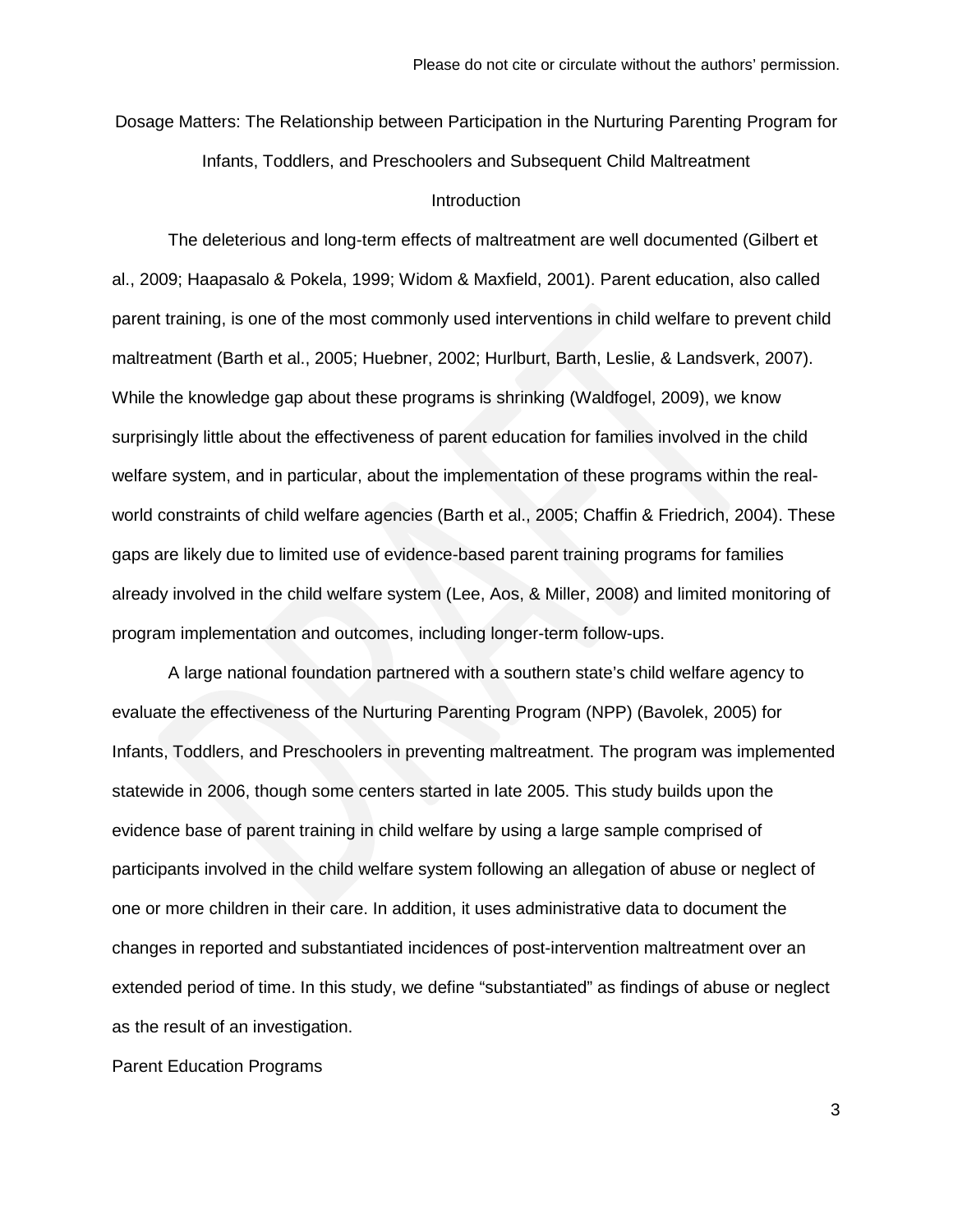In child welfare, parent training interventions serve families who are trying to keep their children from entering out-of-home care or who are seeking reunification (Barth et al., 2005). Yet, the use of evidence-informed or evidence-based parent training programs is scarce. The parenting programs with the strongest evidence of overall effectiveness have most commonly been studied in clinical settings and primarily focused on child behavior problems (Barth et al., 2005). Parent training programs such as *MultiSystemic Therapy* (Henggeler, Schoenwald, Borduin, Rowland, & Cunningham, 1998), *Parent-Child Interaction Therapy* (Eyberg & Robinson, 1982), *The Incredible Years* (Webster-Stratton, 2007), and *Parent Management Training* (Patterson, Reid, & Eddy, 2002) are primarily focused on preventing, reducing, and treating children with serious behavior problems. They have been touted as having the most promise for use in child welfare based on their empirical evidence with other at-risk populations (Barth et al., 2005).

While children with social and emotional difficulties represent a portion of the child welfare population and these programs are a valuable resource to meet their specific needs, just over half of all families (60%) involved in the child welfare system are facing allegations of parental neglect (including medical neglect), and 32% of all victims are four-years-old and younger (Administration for Children and Families, 2007). Thus, questions of whether parent education can prevent maltreatment, particularly neglect, among young children, and, concomitantly, repeat maltreatment in a child welfare population, are paramount. And, effective interventions for parents with young children are especially critical as this age group is at greatest risk for entry into care (Wulczyn, Hislop, & Jones Harden, 2002) and this period sets the stage for positive parenting practices throughout a child's development and life course. Programs for Families at Risk for Entry into Child Welfare

In an extensive review of parent education programs in child welfare, there were only a few randomized control trials of parent education programs in 'at risk' populations as described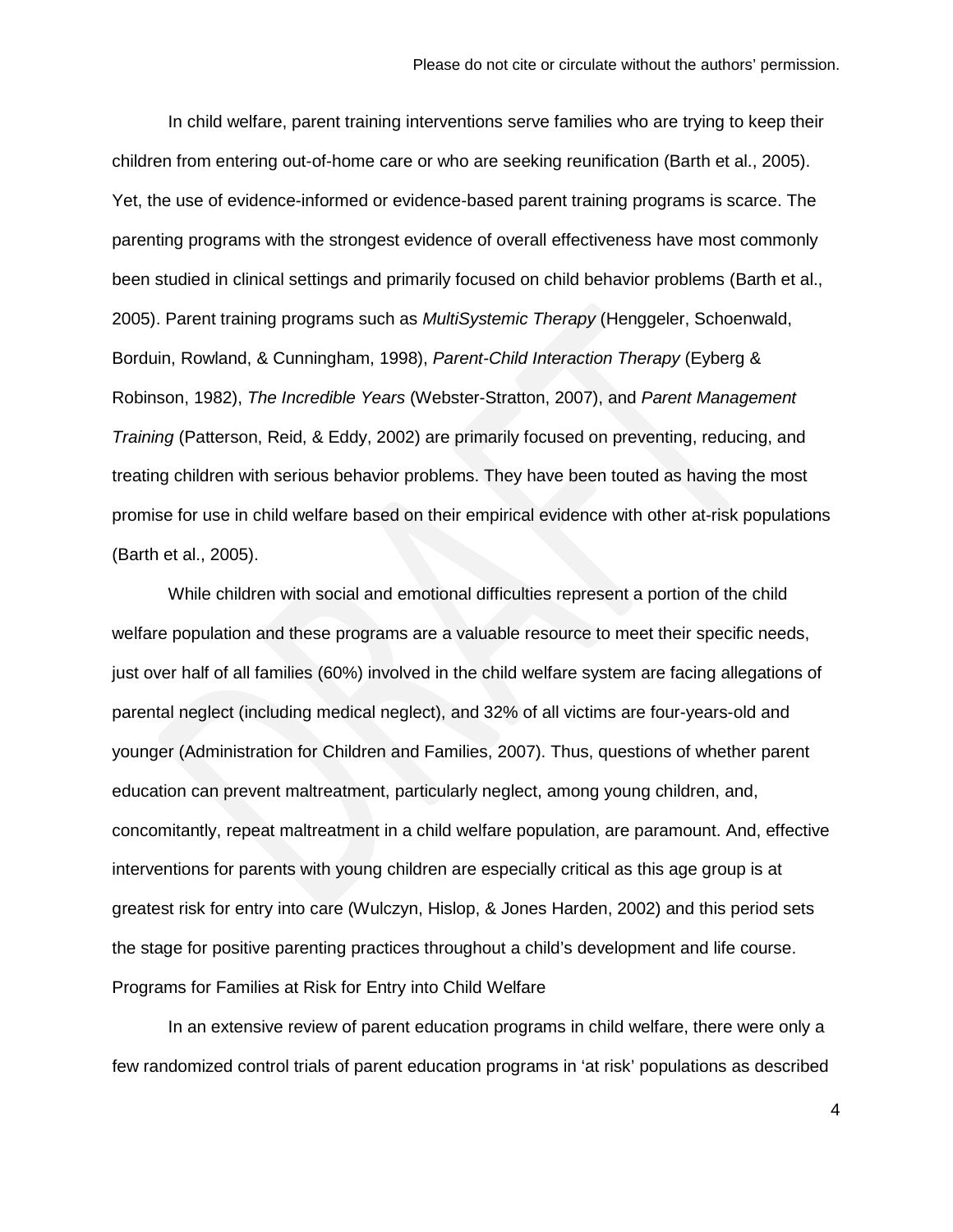above, but even fewer focus solely on families already involved in the child welfare system (Barth et al., 2005; Johnson et al., 2008). For families not involved in the child welfare system, about a handful of prevention-focused, home visitation programs have been conducted with promising findings in RCT studies (Bugental et al., 2002; Duggan et al., 2004) and matched comparison groups (Huxley & Warner, 1993) while others show inconclusive findings (Barth, 1991; Duggan et al., 1999; 2007; DuMont et al., 2008; Marcenko, Spence, & Samost, 1996; Wagner & Clayton, 1999). One notable exception to this is the Elmira trial of the Nurse Family Partnership (NFP) program, which found a significant decline in the incidence of abuse and neglect when the study children were 15-years old (Olds et al., 1997). Despite this, it is important to note that the NFP was a prevention program for first-time mothers; it was not designed as a program for families already involved in the child welfare system. Findings are also mixed for those programs with a home visiting *component* with some showing positive outcomes (Reynolds & Robertson, 2003) while others demonstrate inconclusive findings (Stevens-Simon, Nelligan, & Kelly, 2001). Among those parent training programs without a home visiting component, promising findings have been detected for a population-level administration of the Positive Parenting Program (Prinz, Sanders, Shapiro, Whitaker, & Lutzker, 2009) and a parent education program for at-risk (defined as young age and low-income status) mothers (Britner & Reppucci, 1997).

## Programs for Families in Child Welfare

To our knowledge, Chaffin et al. (2004) conducted the only published evaluation of parent training using a randomized control design with a child welfare population. They examined the effectiveness of Parent-Child Interaction Therapy (PCIT) in preventing maltreatment recurrence with 110 families. Their results indicated that PCIT reduced subsequent maltreatment among physically abusive parents more than 2-years later at followup. Outcomes for child neglect were not improved by PCIT. Project SafeCare, an in-home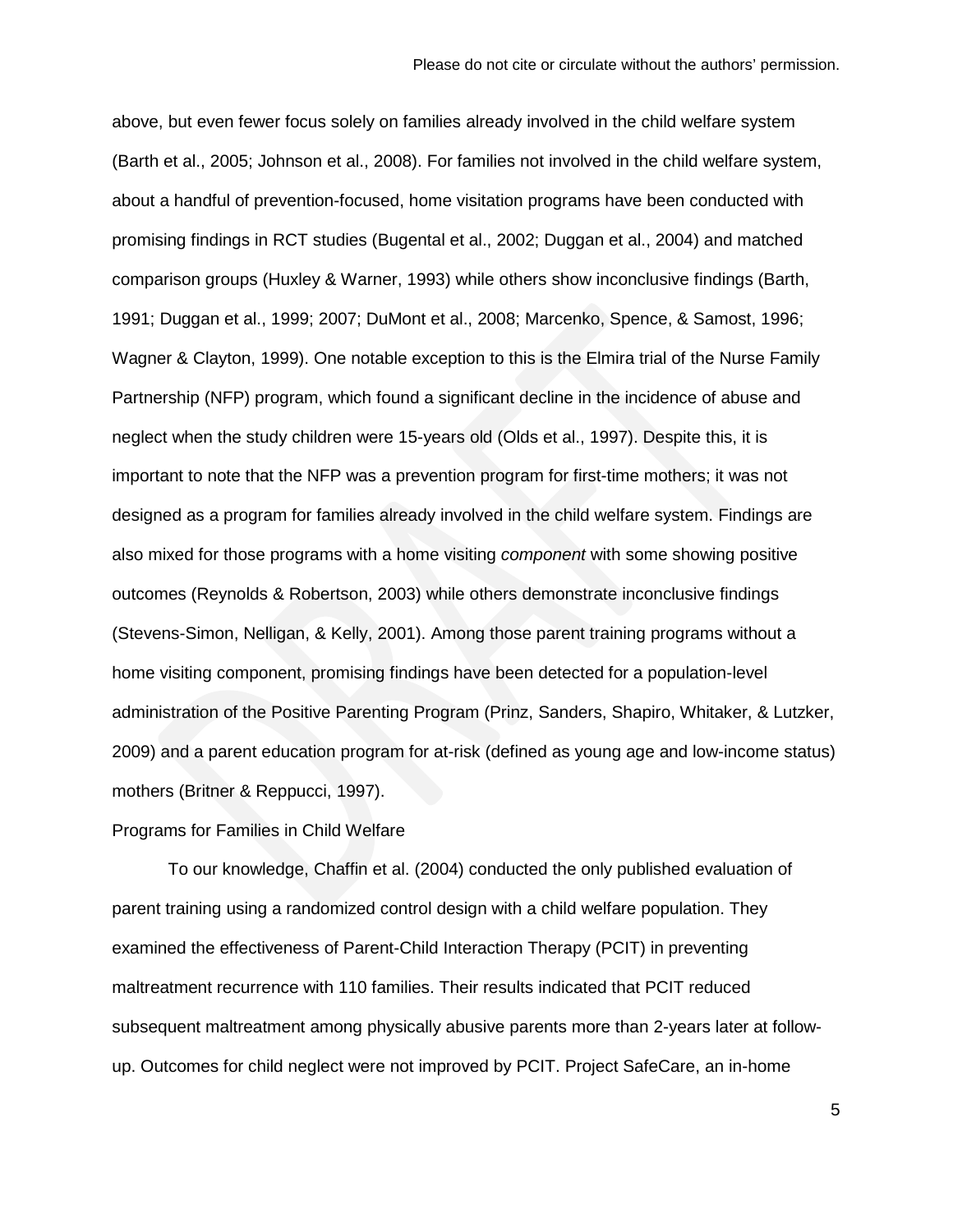parent training for families already involved in the child welfare system, has demonstrated promise for reducing maltreatment (Gershater-Molko, Lutzker, & Wesch, 2002), while other home visiting programs with this population have not (MacMillan et al., 2005). And, finally, several recent smaller scale evaluations have looked at parent education program effects with a child welfare population on intermediate variables hypothesized to be associated with child maltreatment, such as parenting attitudes (e.g., Letarte, Normandeau, & Allard, 2010; Marcynyszyn, Maher, & Corwin, 2010; Stern, Alaggia, Watson, & Morton, 2008), but there is a dearth of large-scale evaluations on maltreatment outcomes for this population. For a comprehensive review on this topic see studies by Lee, Aos, and Miller (2008); MacMillan et al., (2005); and Reynolds, Mathieson, and Topitzes (2009).

## The Nurturing Parenting Program

The NPP (Bavolek, 2005) is one parent education program identified as holding promise for effectiveness in child welfare. Based on the available research evidence and primary focus on reducing abusive or neglectful behavior, the California Evidence-Based Clearinghouse (CEBC) for Child Welfare rated the Nurturing Parenting programs as a Level 1 (highest level) for relevance to child welfare. However, despite findings from pre/post-test design evaluation studies (see Cowen, 2001; Devall, 2004; Hodnett, Faulk, Dellinger, & Maher, 2009), the lack of randomized control trials resulted in a scientific rating of Level 3, "Promising Research Evidence," for evidence of effectiveness (CEBC for Child Welfare, 2010). In addition, the NPP contains all three of the essential components identified in a recent meta-analysis by Kaminski, Valle, Filene, and Boyle (2008) on parent training program effectiveness in other populations (e.g., not necessarily child welfare). These included teaching parents emotional communication and positive parent-child interaction skills, teaching about discipline consistency and time out, and providing parents with the opportunity to practice new skills with children during the training sessions (Kaminski et al., 2008).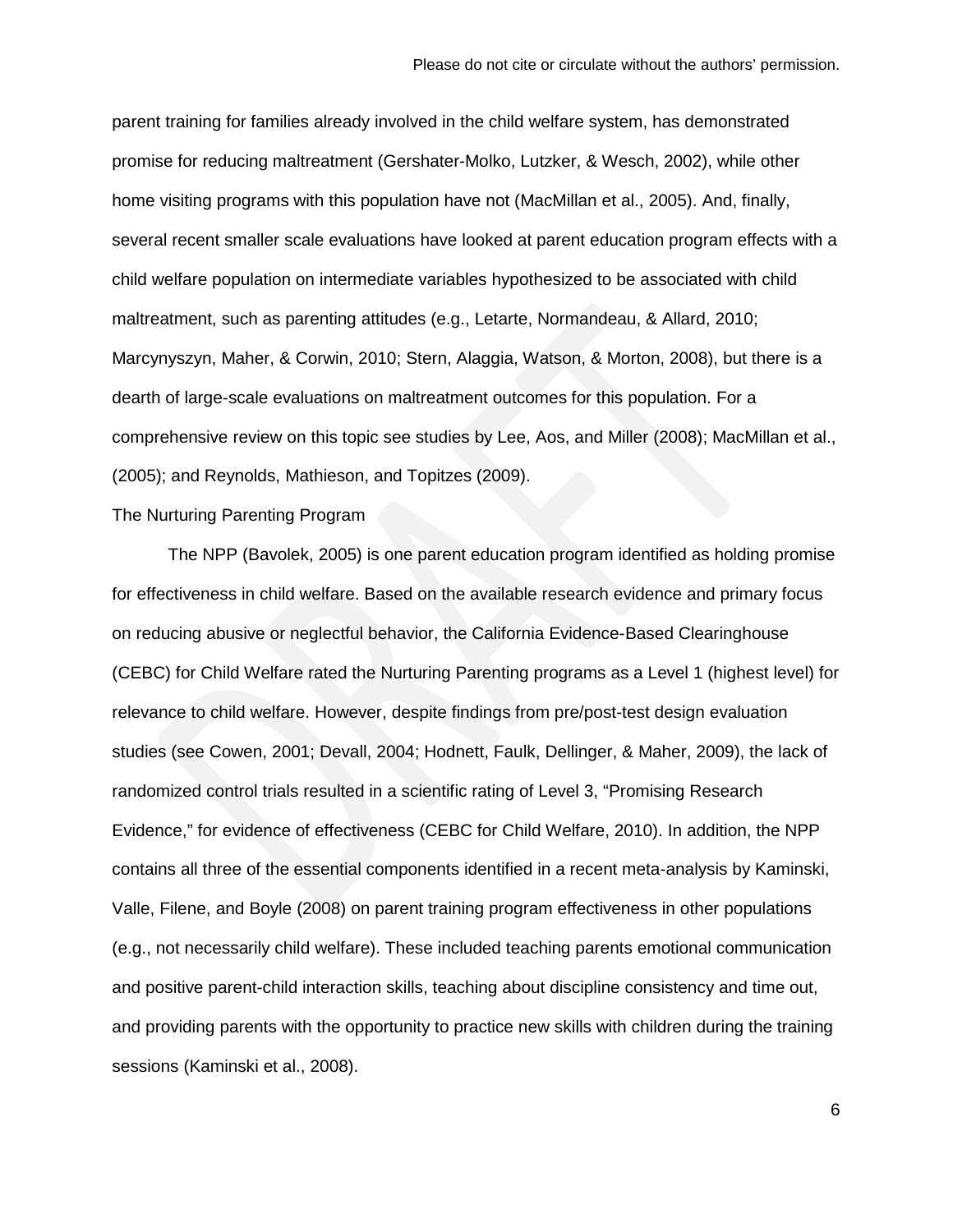## Program Dosage and Recurrence

Parent participation and engagement in a program is pivotal for its effectiveness. Holding case characteristics believed to predict maltreatment recurrence constant (child vulnerability, family stress, partner abuse, and social support deficiencies), DePanfilis and Zuravin (2002) found that only attendance at services recommended in the case plans predicted less recurrence of child maltreatment. Further, a more recent review by Waldfogel (2009) highlights the essential role of program dosage and family engagement as fundamental to the effectiveness of prevention programs, such as parent education. As is especially true for a child welfare population, interventions must be of sufficient intensity and duration to address the severity of familial and sociodemographic risk factors (Lundahl, Nimer, & Parsons, 2006; Thomlison, 2003). However, these findings conflict with earlier research by Littell (1997), which indicated that length of family preservation services was unrelated to the recurrence of child maltreatment. It may be possible to shed light on these seemingly contradictory findings by recognizing an inherent confound: those families at higher risk for maltreatment are more likely to receive services over a longer period of time. Building on this research about program length, the current evaluation examines whether dosage, as defined by the total number of NPP group or in-home sessions, affects maltreatment following program participation, while controlling for numerous factors known to be correlated with maltreatment.

## The Current Study

Although many studies identify maltreatment prevention as a program goal, most do not measure its occurrence. Instead, investigators tend to measure behaviors believed to be associated with neglect such as maladaptive parenting skills, social isolation, depression, or substance abuse. This study specifically examines the relationship between NPP dosage and maltreatment following program participation. Given that prior evaluation studies with families involved in the child welfare system have generally been low in methodological rigor due to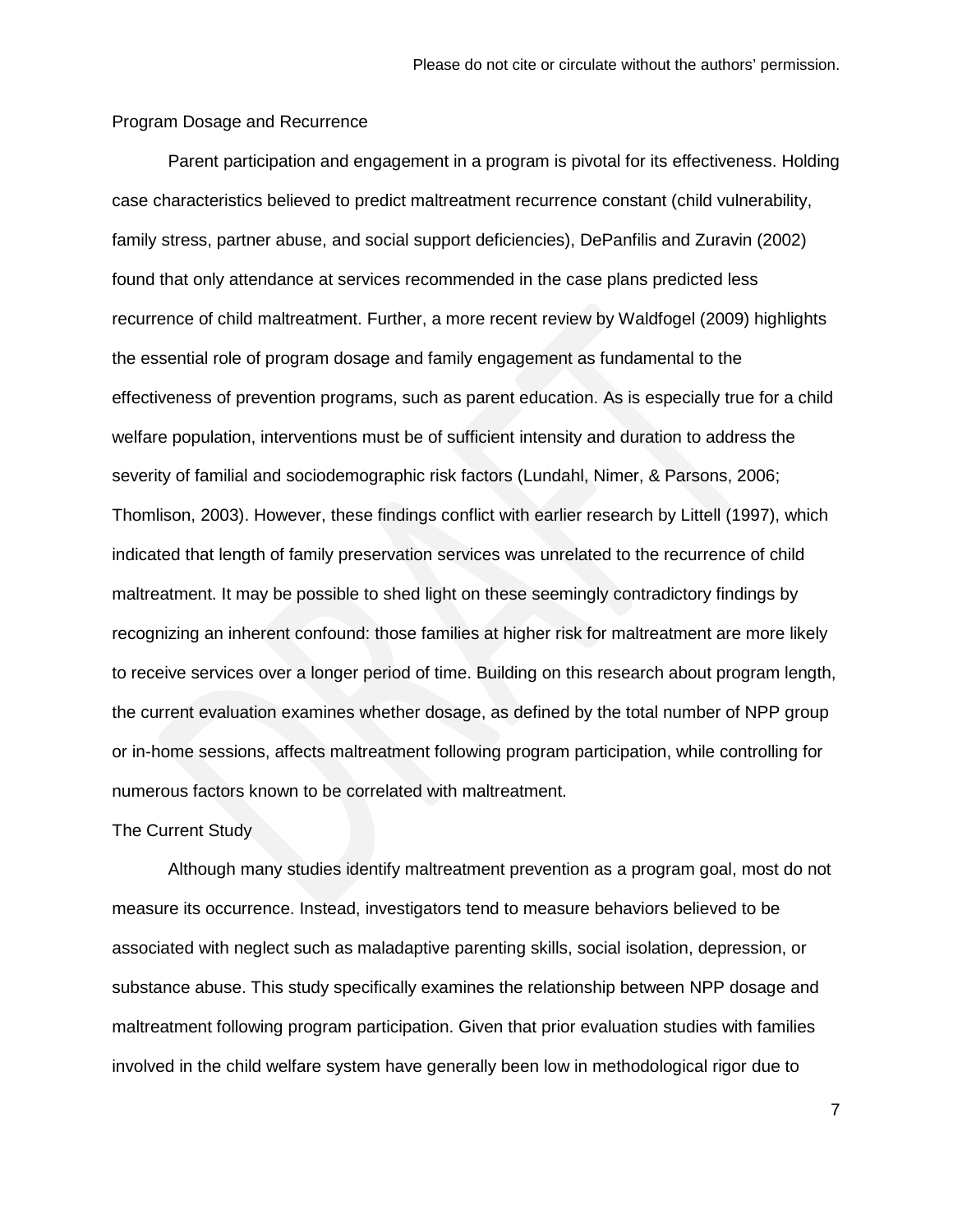selective sampling, small sample sizes, short follow-up periods, and lack of actual maltreatment outcome data (e.g., Guterman, 1997; Kaplan, Pelcovitz, Labruna, 1999), the current evaluation is poised to make a much needed contribution to the field by examining maltreatment following NPP participation at both six months and two years post-intervention in a large, statewide child welfare population using state record data.

While we acknowledge that examining the relationship between NPP participation and post-intervention maltreatment using a cross-sectional design with follow-up and administrative data is not the gold standard in establishing effectiveness, it represents a step forward along a continuum to establish this program's promise for a child welfare population. Whereas this study does not fulfill the need for a randomized control trial, it builds on the existing knowledge base by analyzing the systematic, statewide implementation of one specific parenting intervention and provides an analysis of program dosage while holding factors associated with risk, such as caregiver education, age, marital status, and number of children in the household constant. Moreover, the current evaluation is conducted by investigators who are independent of the intervention developer.

Using administrative data merged with pre-intervention, caregiver self-report surveys on parenting behaviors and beliefs, this evaluation addresses the following research question: What is the relationship between NPP dosage and reported and substantiated incidences of child maltreatment following the program at six months and two years post-participation?

#### **Methods**

## Study Population

Our study relies on the population of caregivers who attended the NPP in ten of the twelve family resource centers that served this southern state's child welfare population between October 2005 and April 2008. Eleven of the twelve centers offered the program, but families served in one of the resource centers were excluded due to the program modifications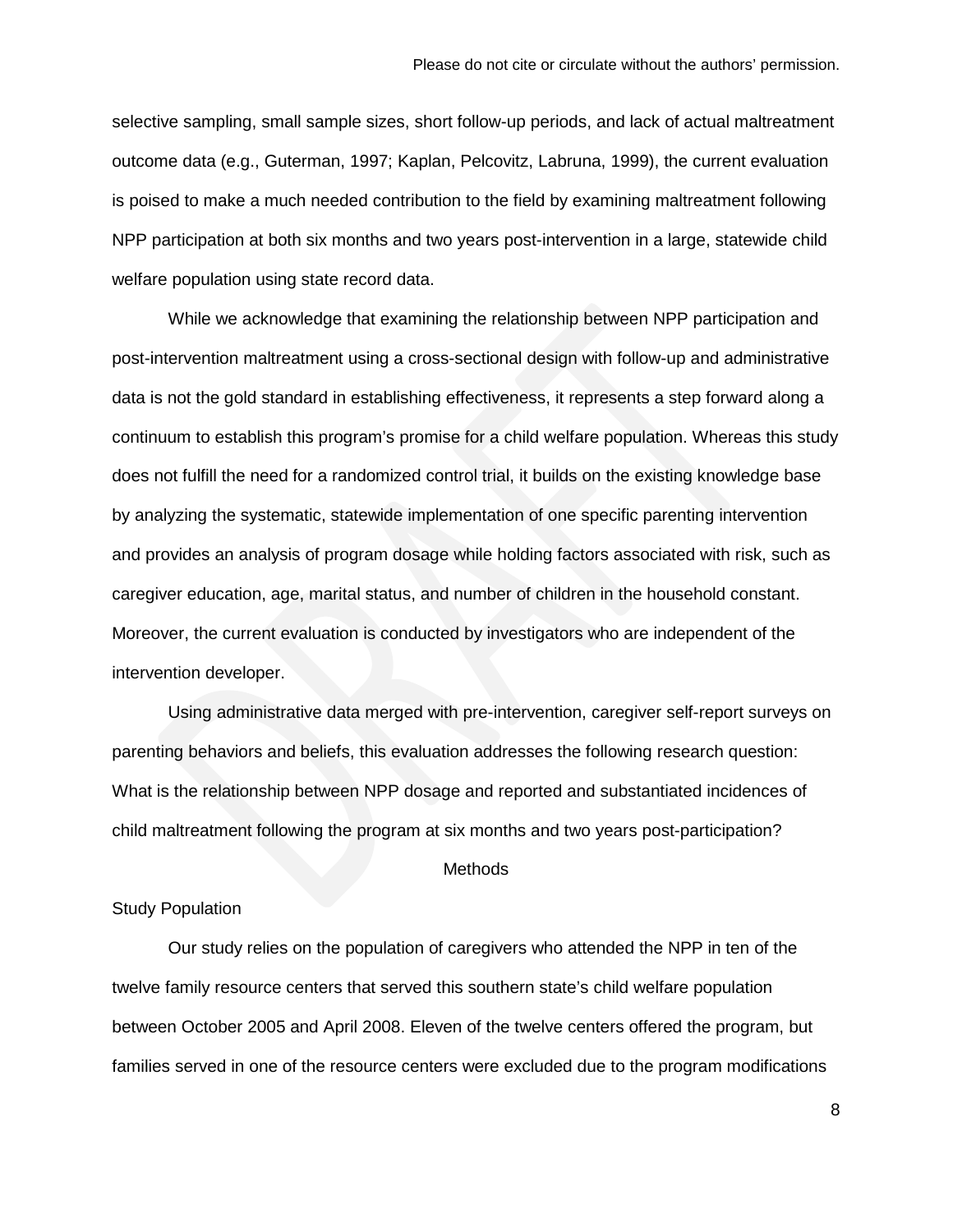necessitated by Hurricane Katrina. With the exception of this one resource center, we used the total population of all caregivers served by the NPP during this time period – not a selected sample. The resource centers offered the NPP to all families with children under six with child abuse and/or neglect allegations, while screening for circumstances and behaviors that would prevent constructive participation in the program (serious cognitive impairment, work barriers, substance abuse), although these factors did not necessarily preclude participation. With the exception of a very small number of families who were screened out across the state (~50), all child welfare-involved families with infants, toddlers, or preschool-aged children in the state assessed as needing parent education were referred to the NPP at one of the eleven resource centers. The study population consists of 564 caregivers who enrolled in the NPP in one of the ten resource centers offering the program. Eighteen caregivers participated in the NPP twice. Because the range of possible attendance differs for individuals who enrolled in the program twice, rather than only once, these caregivers were removed from the analysis, which resulted in 528 unique participants in the NPP.

### The Intervention

The NPP (Bavolek, 2005) is based on social learning theory (Bandura, 1977; 1986) and the associated premise that most parenting patterns are learned during childhood and replicated later in life when the child becomes a parent. The program is designed to assess, treat, and prevent maltreatment by developing nurturing parenting skills as a counter to the key constructs of abusive and neglectful parenting identified by Bavolek, Kline, McLaughlin, and Publicover (1979) from the literature and expert advisors (as cited in Bavolek, 2005). The constructs center around parental expectations of the child, empathy toward children's needs, use of corporal punishment as a means of discipline, parent-child role responsibilities, and children's power and independence.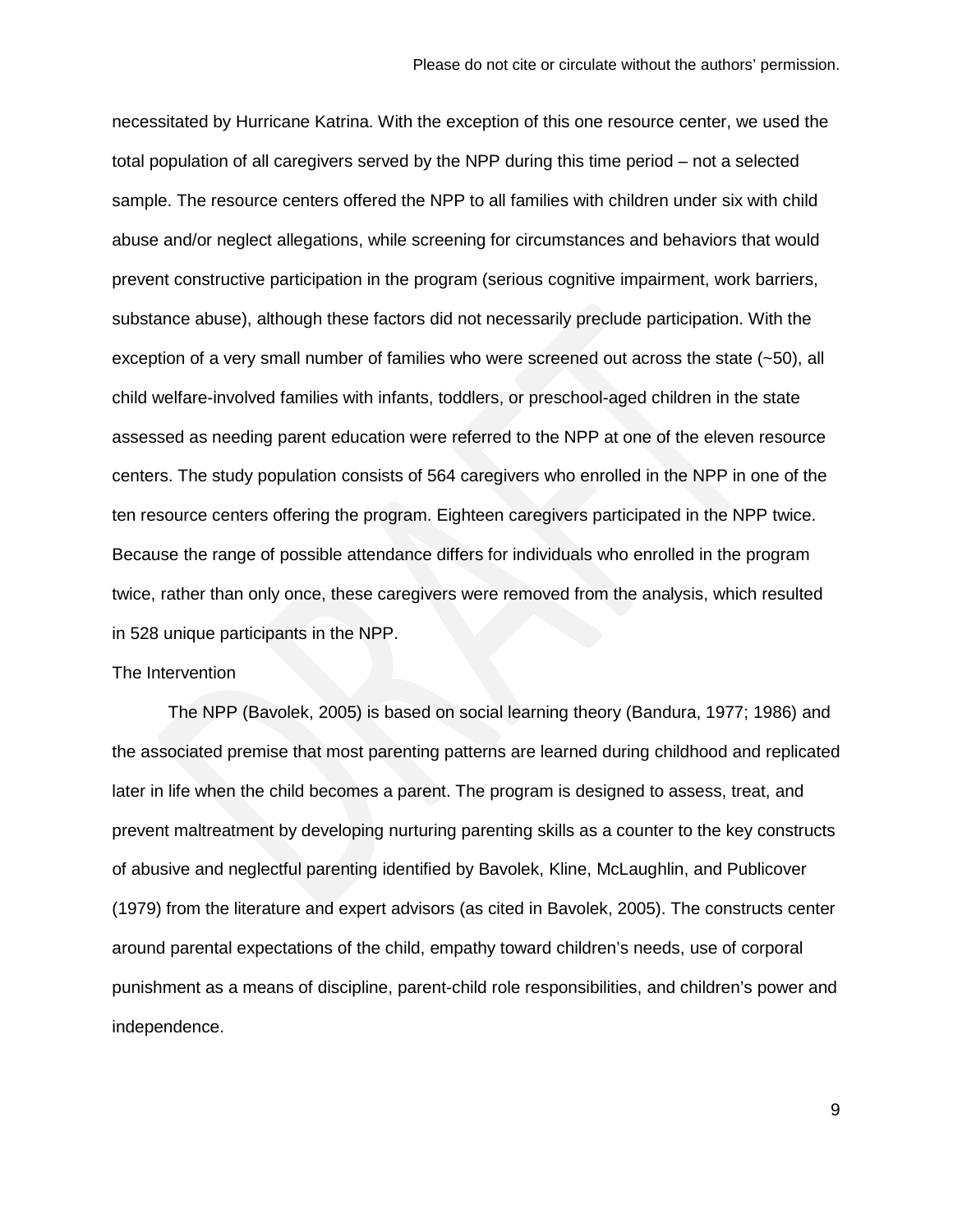The NPP is built on the core principle that empathy is the foundation of responsive parenting, for which there is general agreement that promoting nurturing and empathic parenting practices is critical to the safety and well-being of children (Donald & Jureidini, 2004; Kochanska & Aksan, 1995; Laible, 2004). The specific program for parents of infants, toddlers, and pre-school children focuses on parental self-awareness and empowerment, the development of empathy, understanding child development and the role of discipline, emotional communication, behavior skills training, the importance of nurturing routines, and making good choices for child safety (Bavolek & Dellinger-Bavolek, 1985). The program is designed to be flexible in its application and involves lesson guides, DVDs, parent handbooks, assessment inventories, behavioral modeling, discussion, role playing, and family activities to promote cognitive and affective learning. Finally, the NPP is structured to involve children in the learning process.

The state child welfare agency provided funding to train resource center staff to be NPP facilitators. In addition, front-line child welfare staff were also trained so they could become familiar with the program model. The NPP was administered as a 16-week group-based program, but home visits were also used in some of the centers to compliment the group sessions or for participants who missed a group session. Group sessions lasted approximately two and a half hours, and home sessions averaged around one hour. The NPP manual is written at the 5<sup>th</sup> grade level, and the state child welfare agency worked with the program developer to create an "Easy Reader" version of the materials for use with caregivers with more limited reading ability. To promote accessibility, the resource center staff were expected to assist caregivers in developing transportation plans as needed.

## Data

Data for this analysis is drawn from three sources merged on unique case IDs: NPP attendance data; the state child welfare Tracking and Information Payment System (TIPS),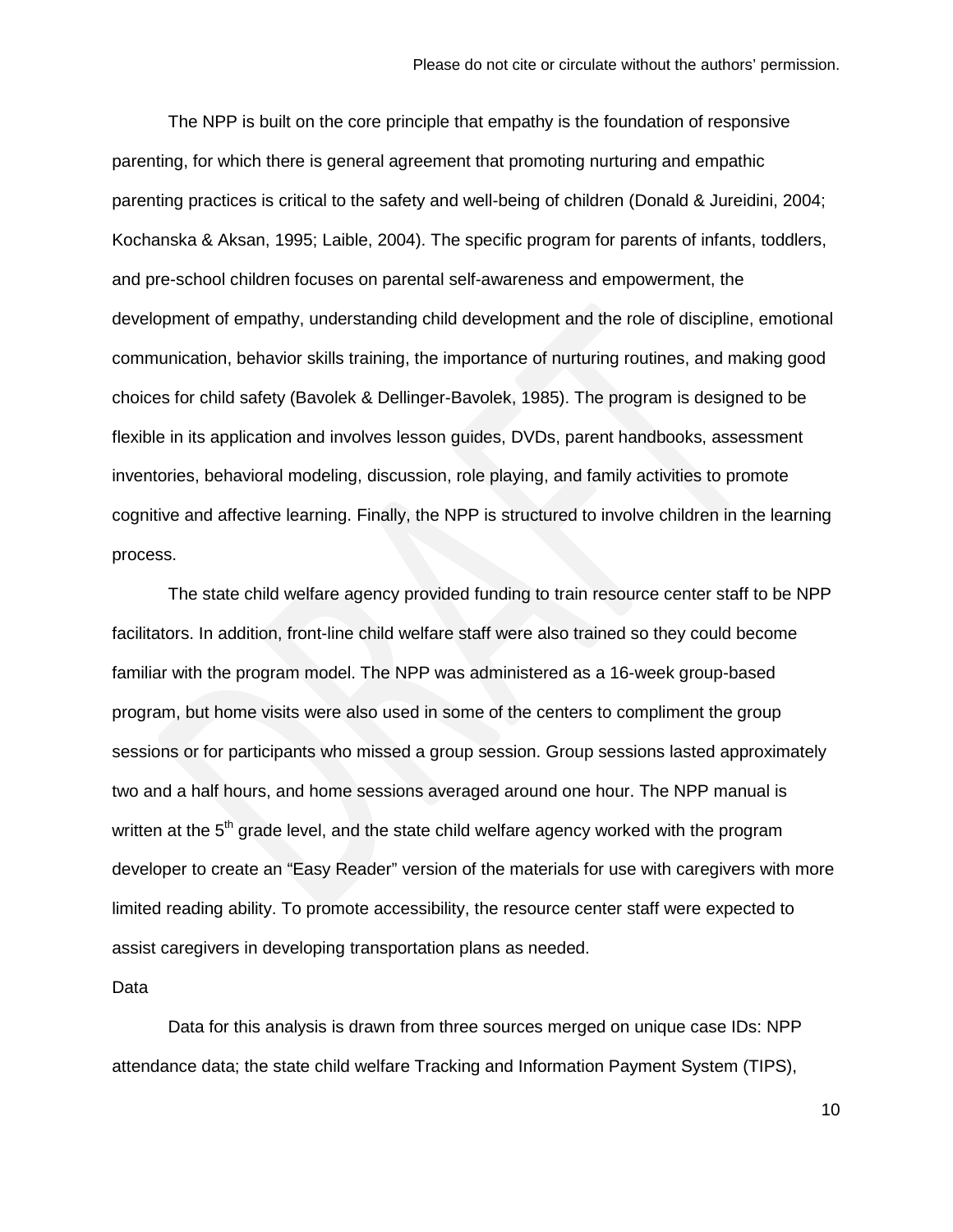which is the state administrative child welfare data; and, Adult-Adolescent Parenting Inventory-2 (AAPI-2) pre- and post-test surveys. Attendance was recorded by the resource centers for each caregiver's participation in home and/or group sessions of the NPP. In addition to demographic information, TIPS data included up to date information on the dates, types, and status of child maltreatment investigations. The AAPI-2 pre-test and post-test surveys contain demographic questions and 40 statements, each measured on a 5-point Likert scale, to assess parents': (a) inappropriate expectations of children, (b) parental lack of empathy toward children's needs, (c) strong belief in the use of corporal punishment, (d) parent-child role reversal, and (e) oppressing children's power and independence.

#### Dependent Variables

We examined the relationship between NPP participation and both reported and substantiated maltreatment. Federal child care statistics generally rely on counts of substantiated incidences, yet existing research uses one or the other, unless an explicit comparison is being made (e.g., Hussey et al., 2005). Significant debate about the meaning and value of unsubstantiated reports exists in both the child welfare literature and among community stakeholders (Hussey et al., 2005). Also of relevance is that some unsubstantiated reports, do, in fact, involve maltreatment (Waldfogel, 2009). Thus, we chose to include both reported and substantiated maltreatment incidences as outcome measures to investigate possible differences in the relationships between program dosage and each type of outcome.

The dependent variables for the four analytical models were whether or not a caregiver had a reported or substantiated incidence of maltreatment six months or two years subsequent to the end of their participation in the NPP. These variables were constructed from the TIPS data and included any allegation of neglect, physical abuse, sexual abuse, or other type of maltreatment during the relevant time period. The maltreatment allegation after participation in the NPP could be for any child under the caregiver's supervision, not necessarily for the child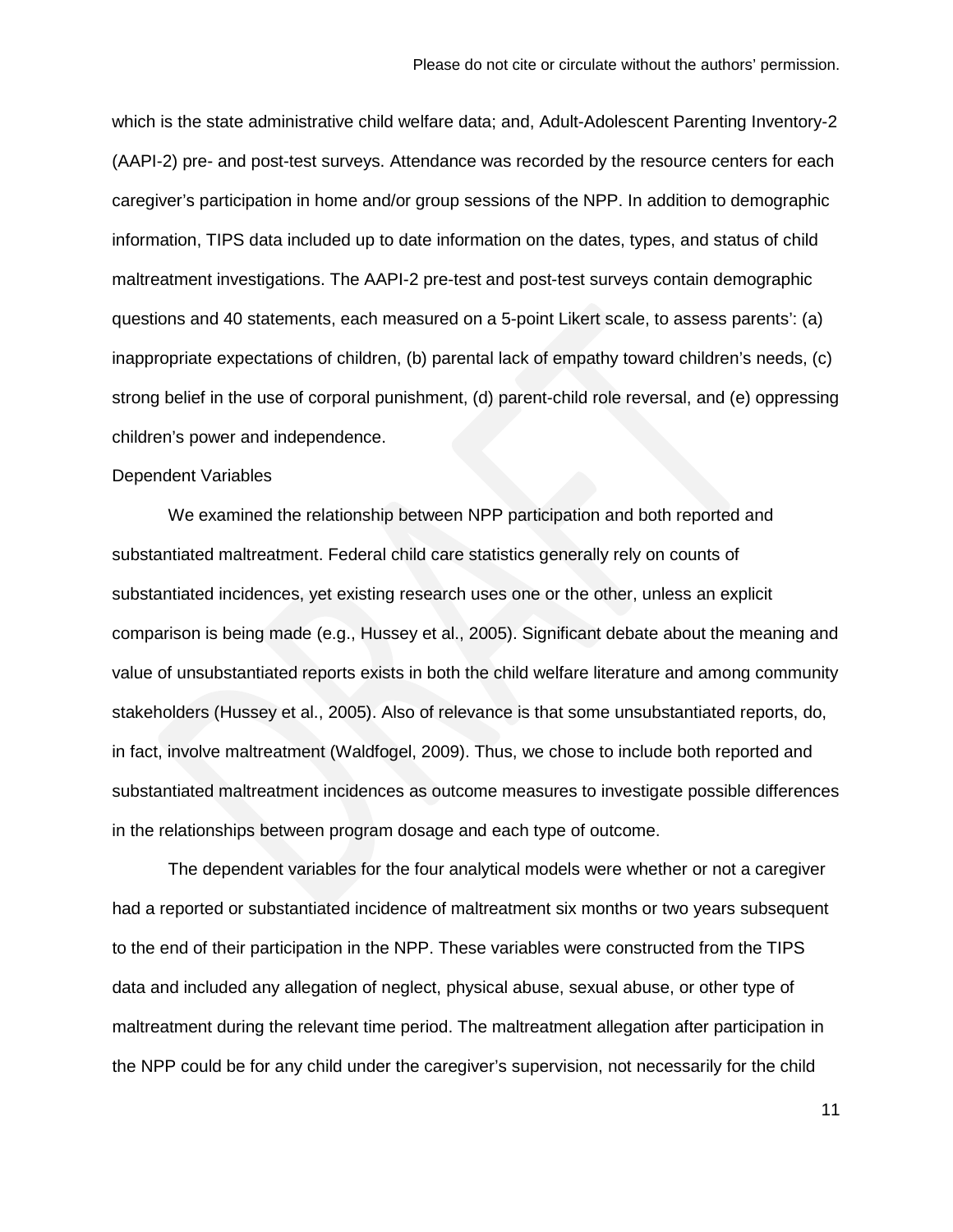between birth to 5 years of age, for whom they were referred to the program. The four dichotomous dependent variables are: (a) a reported incidence of child maltreatment within six months of the NPP closure; (b) a substantiated incidence of child maltreatment within six months of the NPP closure; (c) a reported incidence of child maltreatment within two years of the NPP closure; and (d) a substantiated incidence of child maltreatment within two years of the NPP closure.

The six-month window of opportunity for maltreatment after participation in the NPP was selected based upon the federal definition of maltreatment recurrence (Department of Health and Human Services, 2006). Fluke, Shusterman, Hollinshead, and Yuan (2005) demonstrate that while rates of repeat and reported maltreatment taper after six months following an incidence of child abuse and/or neglect, the cumulative percentages of children with a reported or substantiated maltreatment incidence increase substantially beyond the six months following a maltreatment incidence (e.g., 10.3% re-reporting after six months, 16.4% after twelve months, 20.6% after eighteen months). TIPS data for the NPP participants showed a similar pattern. Thus, we chose the two-year time frame, as well, as this was the longest-term follow-up the data would allow.

## Independent Variables

## *Program Dosage*

Program dosage, our key variable of interest, was measured as a continuous variable of the total number of home and group sessions participated in by each caregiver from the NPP attendance data.

## *Sociodemographic and Caregiver Characteristics*

We controlled for sociodemographic characteristics of families found to be associated with child maltreatment, including number of children, caregiver education, age, marital status, income, ethnicity, and gender (Hussey, Chang, & Kotch, 2006; Kotch et al., 1995; Miller &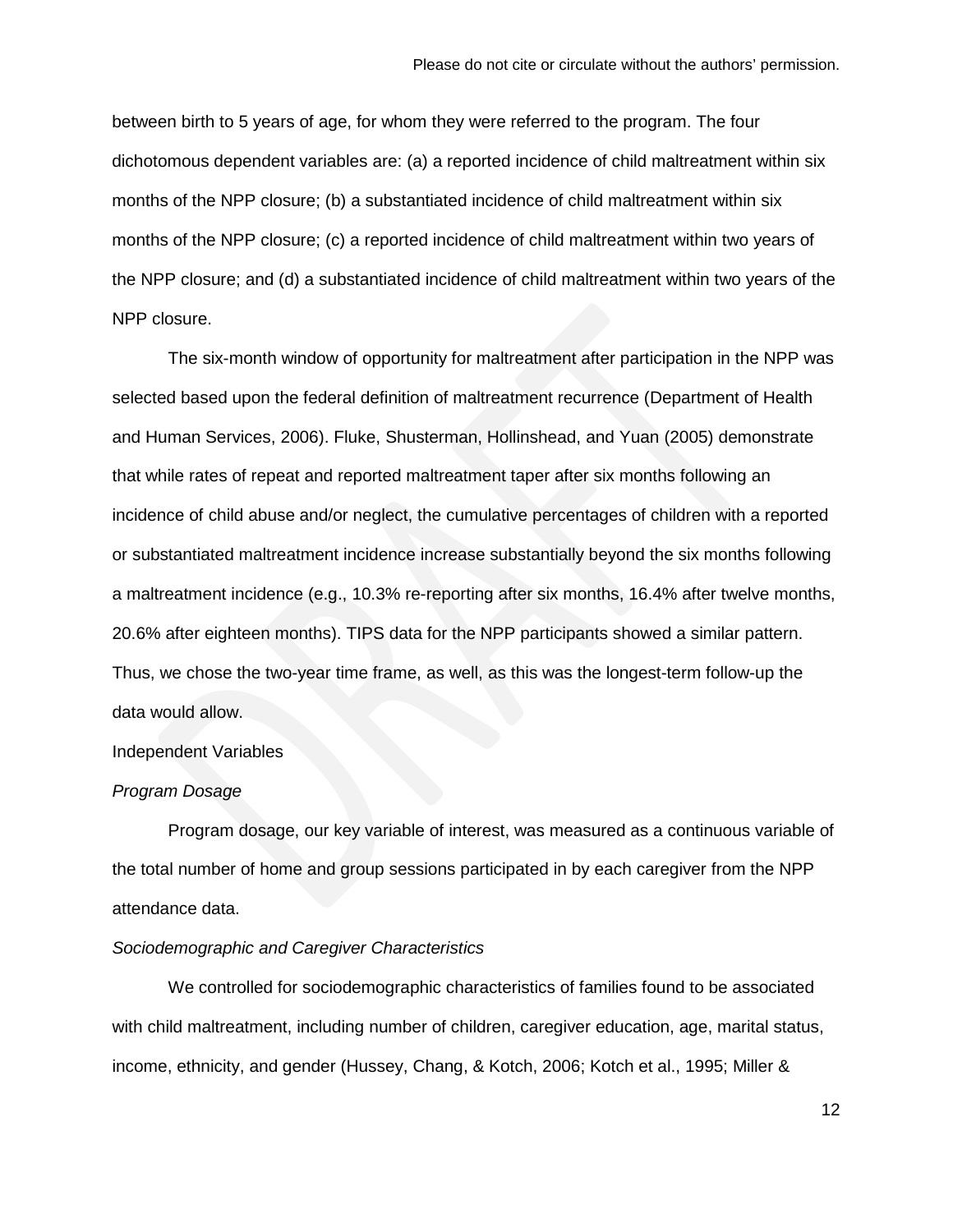Cross, 2006; Wu et al., 2004). Demographic information was collected from participants before and after their participation in the NPP on the AAPI-2. In cases where pre- or post-test AAPI-2 demographic information was missing, we used information from the TIPS data. Dichotomous variables were constructed for gender (1 = female,  $0 =$  male), and ethnicity (1 = non-white,  $0 =$ white). We used the nonwhite/white categories to represent ethnicity since most of the participants (96%) were either African American or white with a small percentage of Hispanics, Native Americans, Pacific Islanders, and caregivers of other ethnicities, all of which were included in the non-white category. Caregiver age was coded continuously in years and marital status was measured by two dichotomous variables representing married  $(1 =$  married,  $0 =$  not married) or cohabitating  $(1 = \text{cohabitating}, 0 = \text{not cohabitating})$  with non-married and noncohabitating (i.e., single) as the omitted category in the models. Number of children was coded as a continuous variable based on the number of children that caregivers reported. We constructed a dichotomous variable for whether or not the caregiver completed the 12<sup>th</sup> grade (1  $=$  yes,  $0 =$  no) based on their response to the highest grade level completed in school. (We do not have information on whether or not a caregiver received a GED or high school diploma only years of schooling completed.) This dichotomous variable was included in our model because in our exploratory analyses we did not find a linear relationship with years of education and our outcomes. Rather, we found a significant association ( $p < .05$ ) between some of our outcomes and caregivers who completed the  $12<sup>th</sup>$  grade. Annual household income was measured as a continuous variable in thousands of dollars. This variable was constructed from income categories and converted to a continuous variable by using the mid-point of the categories.

We also controlled for whether or not the caregiver experienced abuse within and/or outside their family as a child, given findings about the intergenerational transmission of maltreatment (Dorsey, Mustillo, Farmer, & Elbogen, 2008). These dichotomous variables were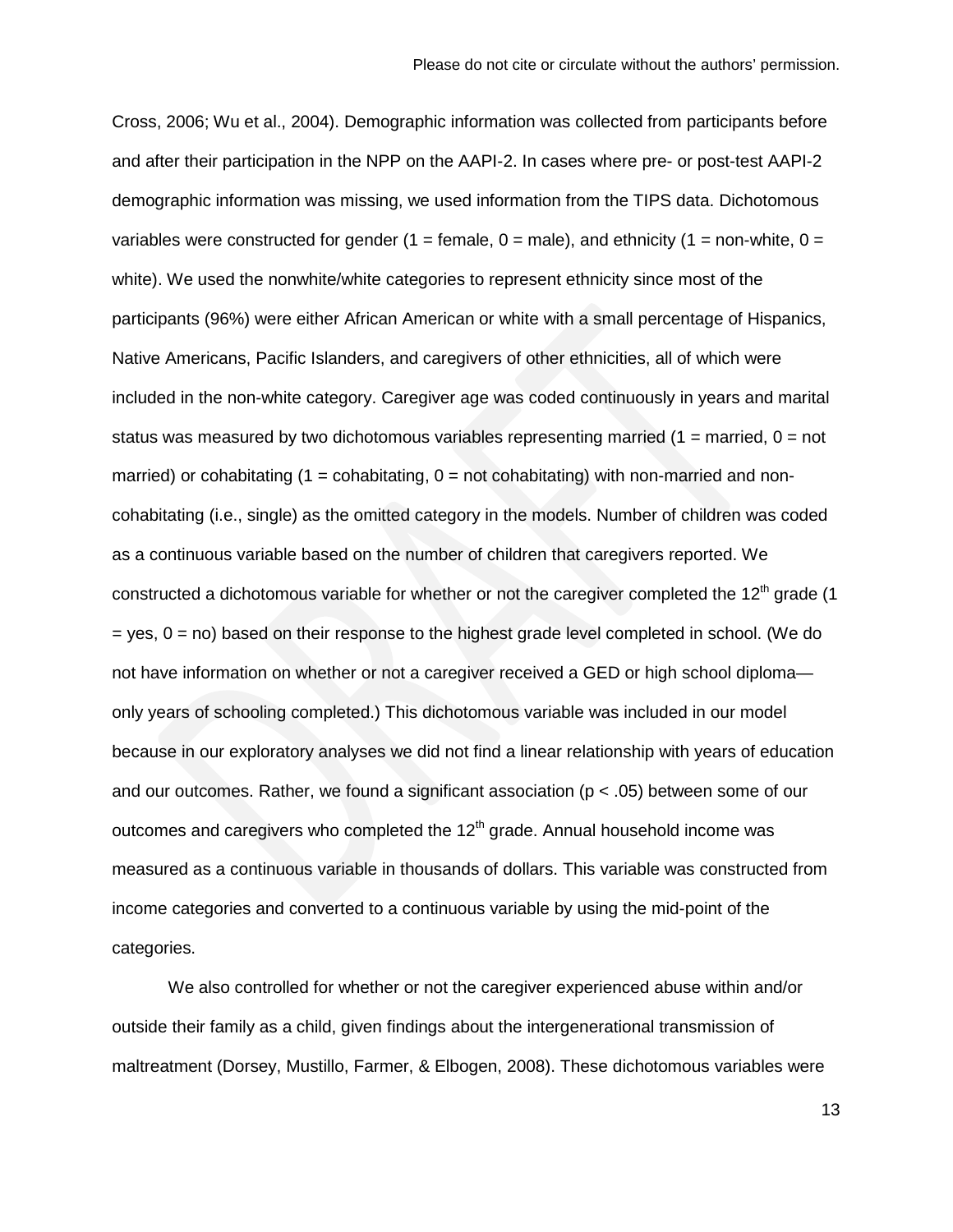constructed from the AAPI-2 and measured whether or not the participant experienced any type of abuse outside of the family (1 = yes, 0 = no) and/or within the family (1 = yes, 0 = no).

We controlled for risk of maltreatment by including two measures. First, we used the AAPI-2 pre-test raw subscale scores, which measured parenting attitudes along the five dimensions outlined above in the description of the AAPI-2. These raw subscales are continuous measures, with higher scores indicating less risk. Second, we used the number of substantiated maltreatment investigations (from the TIPS data) for each caregiver from January 1, 1980 until the caregiver started the NPP. Since most of the prior investigations were due to neglect, we did not control for type of prior investigations.

Finally, we included a set of dichotomous variables representing each resource center (with one center as the omitted category) to control for unmeasured differences between the centers.

#### Analysis

We used logistic regression to estimate the association between NPP attendance and our four outcome variables of interest—the presence of a reported or substantiated maltreatment incidence at six months or two years after participating in the program. We explored different types of estimation approaches (count models) using different constructions of our dependent variables. However, the majority of individuals with maltreatment allegations, whether reported or substantiated, during the two years following an NPP closure date, had only one such allegation. Of those individuals with multiple allegations of maltreatment, reported or substantiated, within two years of the program end, the vast majority had only two allegations. Thus, logistic regression with a binary outcome was the most feasible approach. Finally, we used the robust clustering command in our logistic regression models in STATA 10 to adjust the standard errors for the lack of independence between observations due to the clustering of participants within centers (StataCorp, 2007).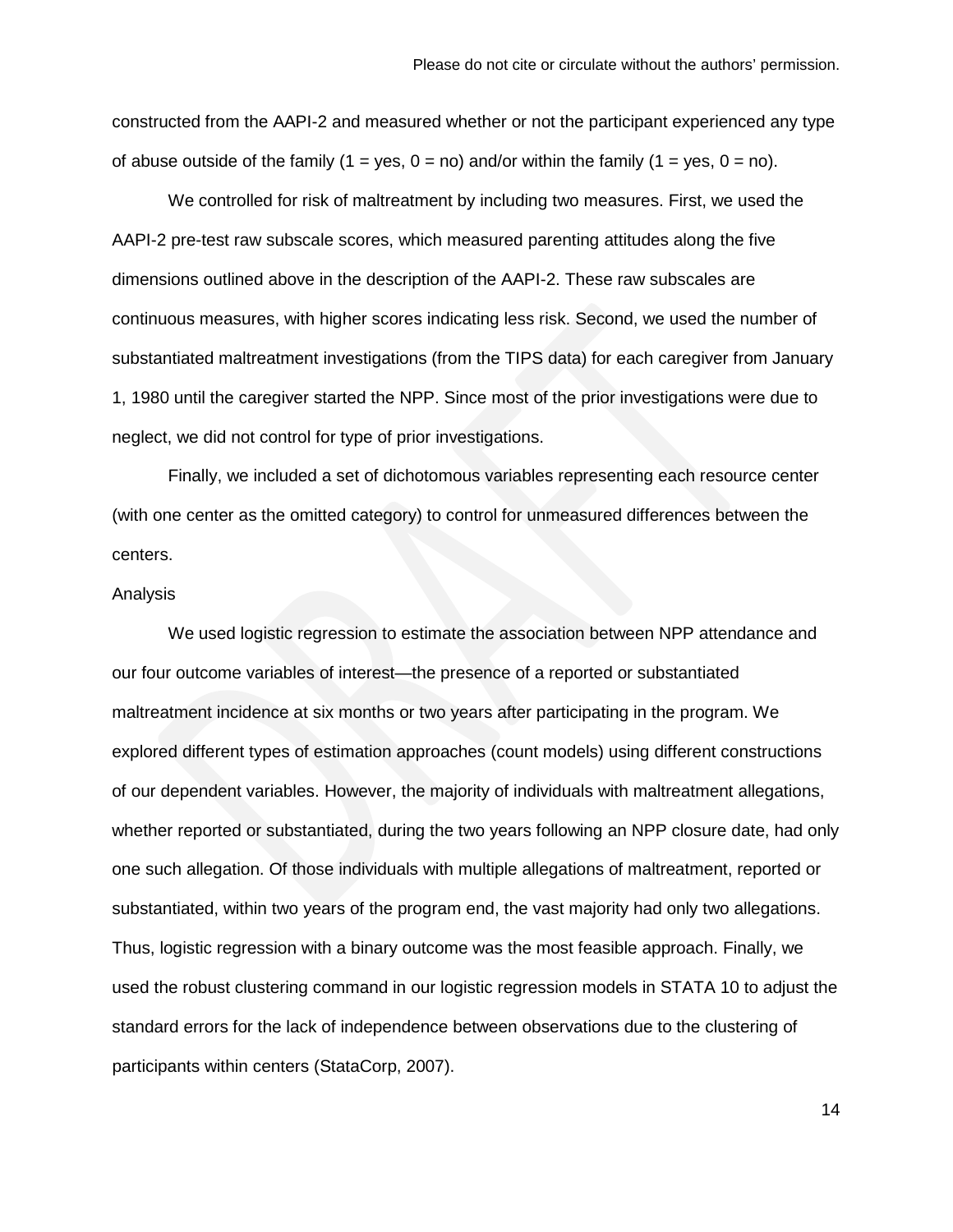#### Missing Data

Across all variables in the model, we had a significant amount of missing data (23%), which was primarily due to missing or incomplete information on the AAPI-2. To address the missing data, we used a multiple imputation routine in STATA 10 with the bootstrap option for all variables (Royston, 2007). We performed 25 imputations to match the percentage of missing data as recommended by Bodner (2008).

## **Results**

#### Descriptive Statistics

Table 1 presents descriptive statistics on the caregivers in the study population. We report descriptive statistics before and after multiple imputation to illustrate the similarity of the estimates and the extent of missing data for each variable. However, we focus on the imputed means in the text.

The caregivers participated in an average of 17.5 NPP group and home sessions. The means on caregivers' raw scores on the AAPI sub-scales ranged from 19.7 (Inappropriate Parental Expectations of Children and Oppressing Children's Power and Independence) to 39.6 (Strong Belief in Corporal Punishment). Converting these raw scores to scores standardized to a population of abusive and non-abusive parents maintained by the instrument developer (Bavolek & Keene, 2001), the average population risk on each of the AAPI-2 sub-scales was considered high, except for the Strong Belief in Corporal Punishment, which was in the moderate risk category, but very close to the high risk cut-off. We used the raw scores in our analysis rather than the standardized risk scores because of their greater variation. Prior to being referred to the NPP, caregivers had an average of 1.2 substantiated reports of maltreatment.

Our study population was 41.8% nonwhite and 74.2% female. Forty-three percent completed  $12<sup>th</sup>$  grade and the average age was 27.4 years. The average annual household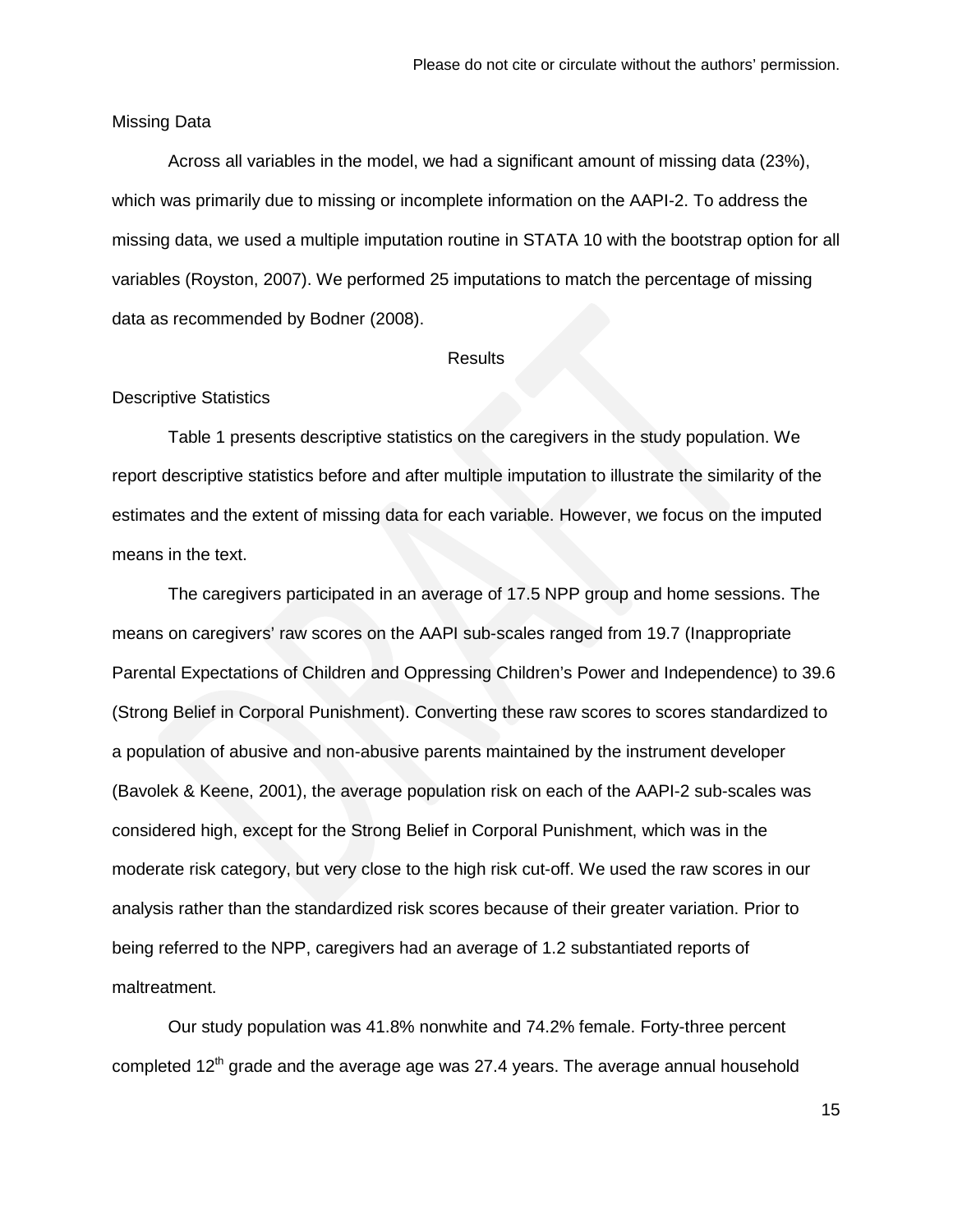income was \$13,900. Just over one-quarter were married (29.7%), while only 7.0% were cohabitating. On average, the caregivers had 2.6 children. Many of the caregivers were victims of abuse themselves as children. Almost one-third of the caregivers (30.8%) reported having experienced abuse as a child by a family member, with just under one-fifth (18.6%) from a perpetrator outside their family. Finally, the percent of the population enrolled in the NPP at each of the ten resource centers ranged from 4.2% to 18.0%.

In terms of our dependent variable, at six months after participation in the NPP, 6.8% of the population had a substantiated and 13.8% had a reported incidence of maltreatment after participating in the NPP. Two years following participation, 16.9% of the population had a substantiated maltreatment incidence compared to just over a third (33.7%) with a reported incidence.

#### Multivariate Results

We used logistic regression to estimate the association between participation in the NPP and subsequent reported and substantiated maltreatment incidences at two different time points. This approach resulted in estimating four separate models as presented in Table 2. The coefficients for each resource center, with one omitted, are not included in Table 2, but are available upon request. Many of the resource center coefficients in the models were significant, suggesting unmeasured differences between the centers contribute to differences in subsequent maltreatment rates.

#### *Reported and Substantiated Maltreatment Six Months after the NPP*

The first two models examined whether the degree of program attendance is associated with the likelihood of reported and substantiated incidences of maltreatment within a six-month time frame after participation in the program. The number of NPP sessions attended was significantly and negatively associated with the likelihood of reported incidences of maltreatment six months after participation in the program, but not substantiated incidences, though this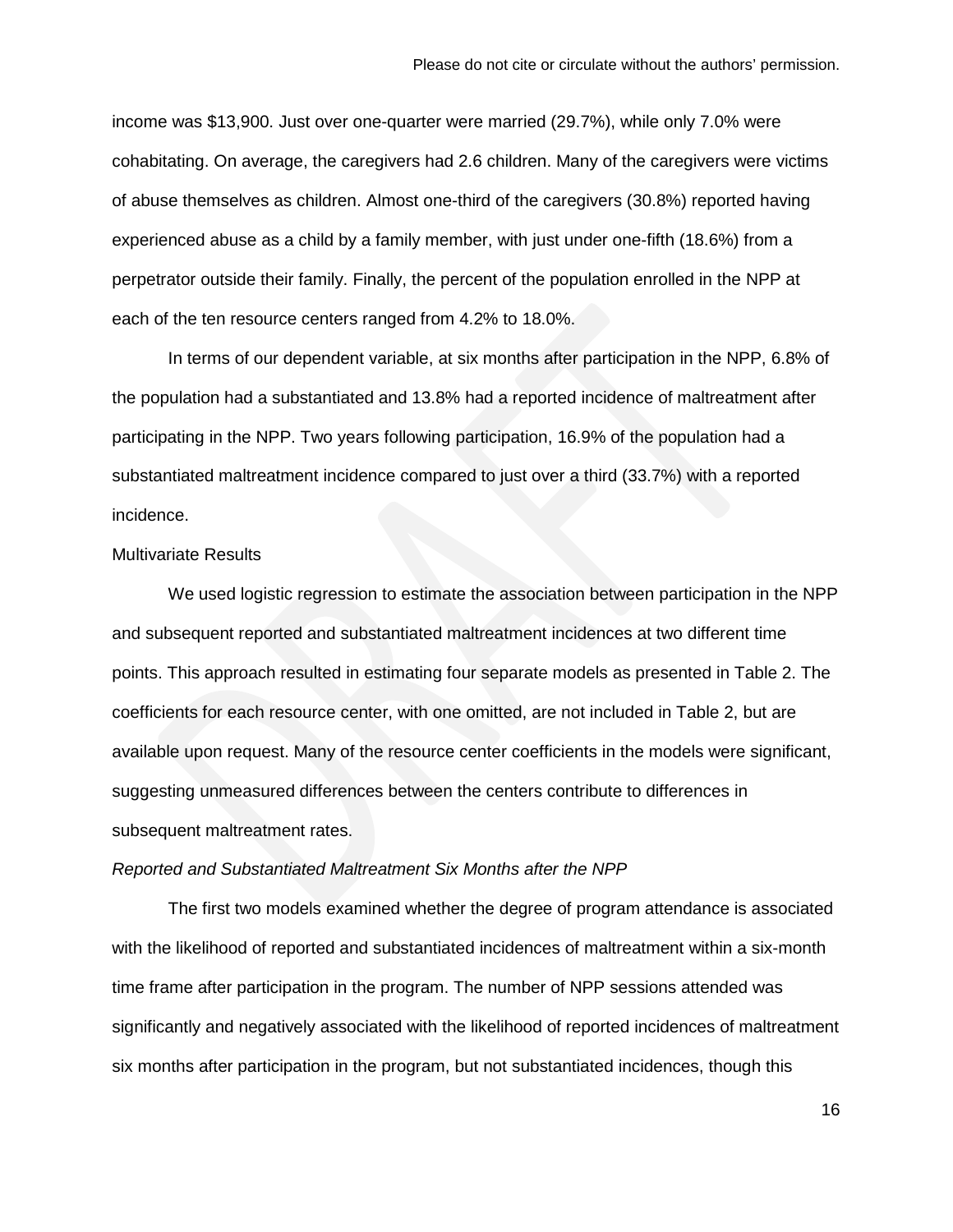relationship approaches significance in the same direction. More specifically, using postestimation commands for categorical models developed by Long and Freese (2006) in STATA 10, we found that for each additional Nurturing Parenting session attended, the percent change in the odds of a reported incidence of maltreatment was approximately 3.8% lower, controlling for all other variables. Stated differently, for an otherwise average caregiver who completed 3 sessions of the NPP, the probability of having an incidence of subsequent maltreatment reports was .177 compared to .108 for a caregiver having completed 18 sessions. In these six-month models, only a few of our demographic and other control variables had a significant association with reported incidences of subsequent maltreatment.

Female caregivers and caregivers with more children were both significantly more likely than male caregivers or those with fewer children to have a reported incidence of subsequent maltreatment. Caregivers who graduated high school were significantly less likely than those who didn't to have a subsequent maltreatment report during the six-month time period following the program. Only caregiver's childhood experience of abuse by a family member predicted a substantiated incidence for this time period. Those caregivers who experienced abuse by a person within their family were significantly less likely to have a substantiated incidence of subsequent maltreatment within six months. While this finding may seem counterintuitive due to possible intergenerational transmission of abuse (Dorsey, Mustillo, Farmer, & Elbogen, 2008), it could be that caregivers who have experienced abuse in their own family are at greater risk for more incidences of maltreatment. In fact, those caregivers who experienced abuse within their family as a child do have a greater number of prior incidences of substantiated maltreatment, on average, prior to participation in the NPP, though this difference is not statically significant. However, once this risk was accounted for in our models, a subset of these families might be more likely to have made changes in their parenting practices to break this cycle and be more likely to engage in behaviors leading to fewer reports of maltreatment.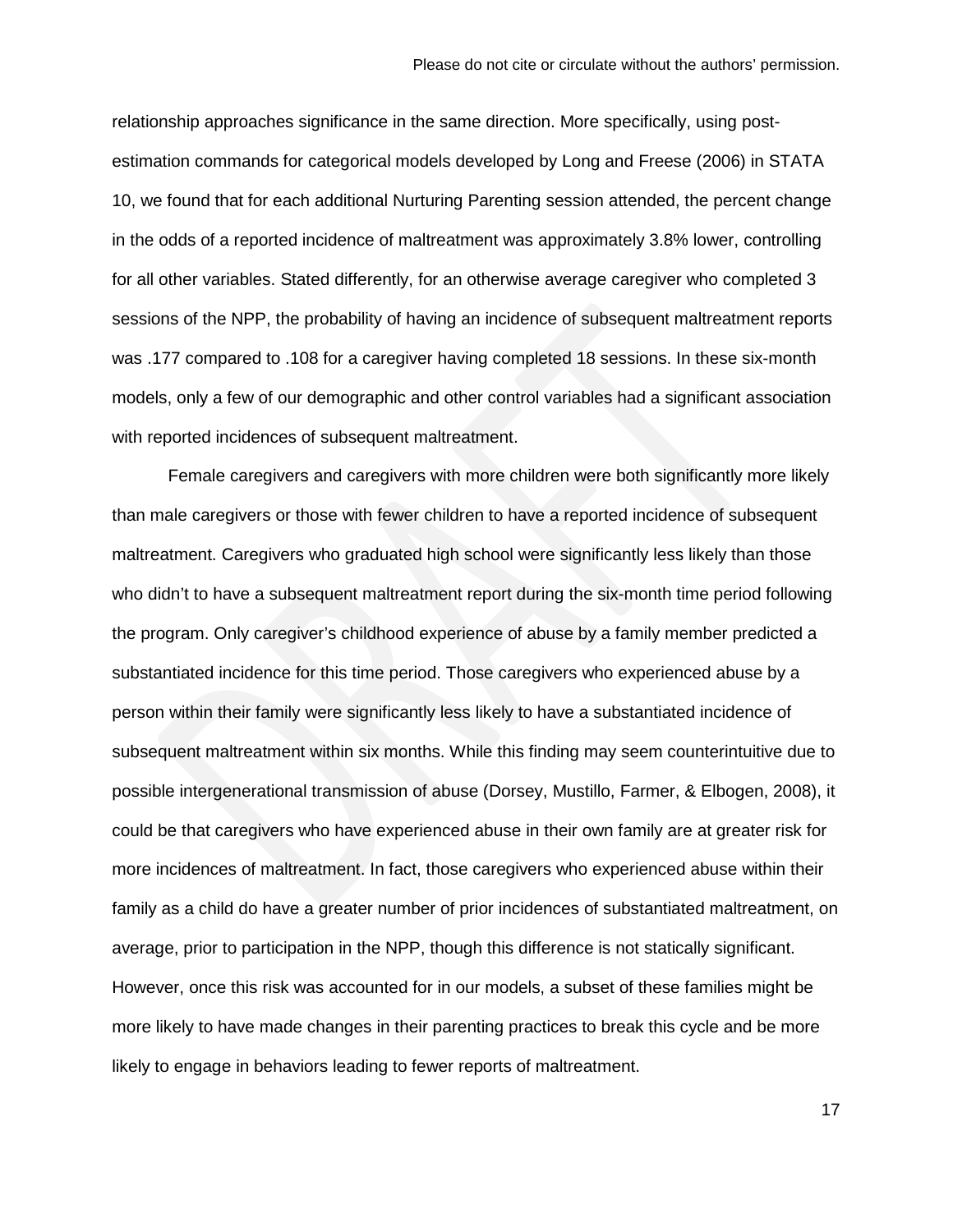## *Reported and Substantiated Maltreatment Two Years after the NPP*

In tracking the caregivers' Child Protective Services involvement two years after the program ended, a different pattern emerged. In fact, NPP participation only had a significant and negative relationship with *substantiated* maltreatment, not reported. For each additional Nurturing Parenting session attended, the odds of a reported incidence of subsequent maltreatment within two years decreased by 3.3%. As an illustration of effect size, for caregivers attending only three sessions of the NPP, their probability of a subsequent incidence of substantiated maltreatment within two years was .195, compared to a probability of .127 for those who attended 18, holding all other variables at their mean. As in the six-month models, only a few demographic characteristics predicted the likelihood of a reported incidence of subsequent maltreatment two years after the program ended. As the number of children increases, the likelihood of a reported incidence within this time frame significantly increases. Additionally, caregivers who completed  $12<sup>th</sup>$  grade compared to those who did not were significantly less likely to have a subsequent maltreatment incidence within two years. None of the control variables, other than the resource centers, had a significant relationship with substantiated incidences of maltreatment two years after participating in the NPP.

We conducted some exploratory analyses to investigate whether the caregiver's child was in foster care at the time of participation in the NPP and whether this explained the different associations between program dosage and reported and substantiated maltreatment for the two time periods. Without controlling for any other variables, we found that caregivers who had a child in foster care were less likely to have a subsequent reported and substantiated maltreatment incidence at six months after NPP participation and reported maltreatment incidence at 2 years; this association disappeared when we controlled for prior risk and other demographic covariates. In other words, the presence of a child in foster care at a single time point did not affect the independent relationship between program dosage and the outcomes.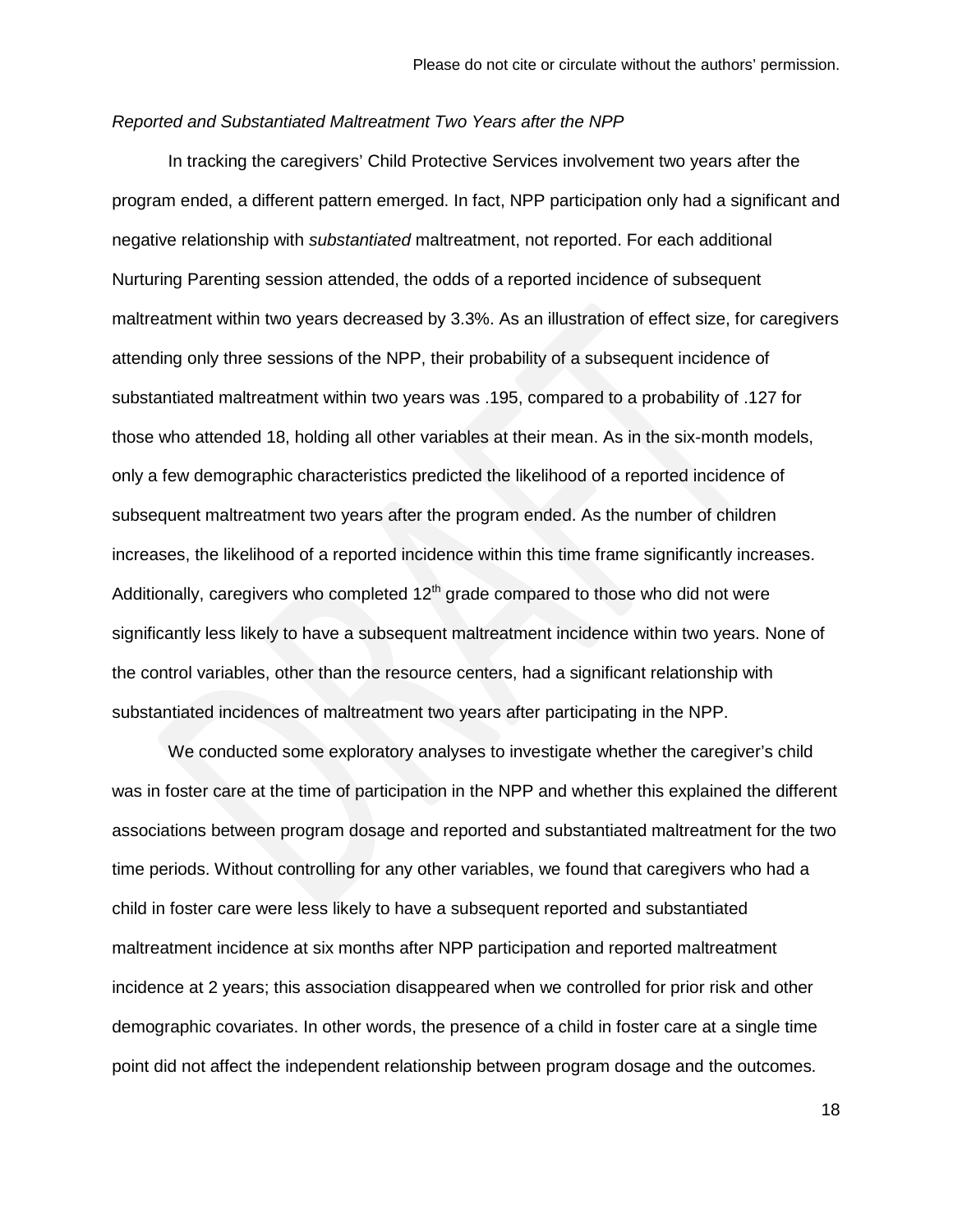We did not include the foster care variable in our final multivariate models because it does not adequately capture whether or not there may be another child in the home for whom a maltreatment incidence could occur or the timing and length of the foster care placement.

In summary, the NPP is associated with subsequent incidences of maltreatment, but it is dependent on both the timeframe in which the incidence occurred and the type of incidence reported or substantiated. Six months following participation, the number of sessions attended reduced the likelihood of reported incidences of maltreatment, but not substantiated. The program may positively change caregiver behavior in such a way as to raise fewer concerns by others. However, in the two year time frame following participation, those caregivers who participated in more sessions of the NPP had fewer substantiated incidences of maltreatment, suggesting the program had enduring effects on the maltreatment outcomes of most concern. The NPP appears to have changed parenting behavior significantly for those parents who would otherwise be at risk for child maltreatment.

## **Discussion**

Research on repeat maltreatment of children whose families are already involved in the child welfare system documents a substantial incidence of re-entry into foster care (Terling, 1999). Parent education and training is a primary vehicle used by caseworkers to help parents who are trying to keep their children from entering out-of-home care or seeking reunification. Evidence on the effectiveness of parent education programs for this population on maltreatment outcomes lags behind.

The results of this study, which build on an initial evaluation of the NPP in this southern state (Hodnett et al., 2009), provide several important findings about program effectiveness as it relates to the level of program participation. First, this study documents the significant association between extent of program participation and fewer subsequent reports of child maltreatment within six months of program completion for families already referred to child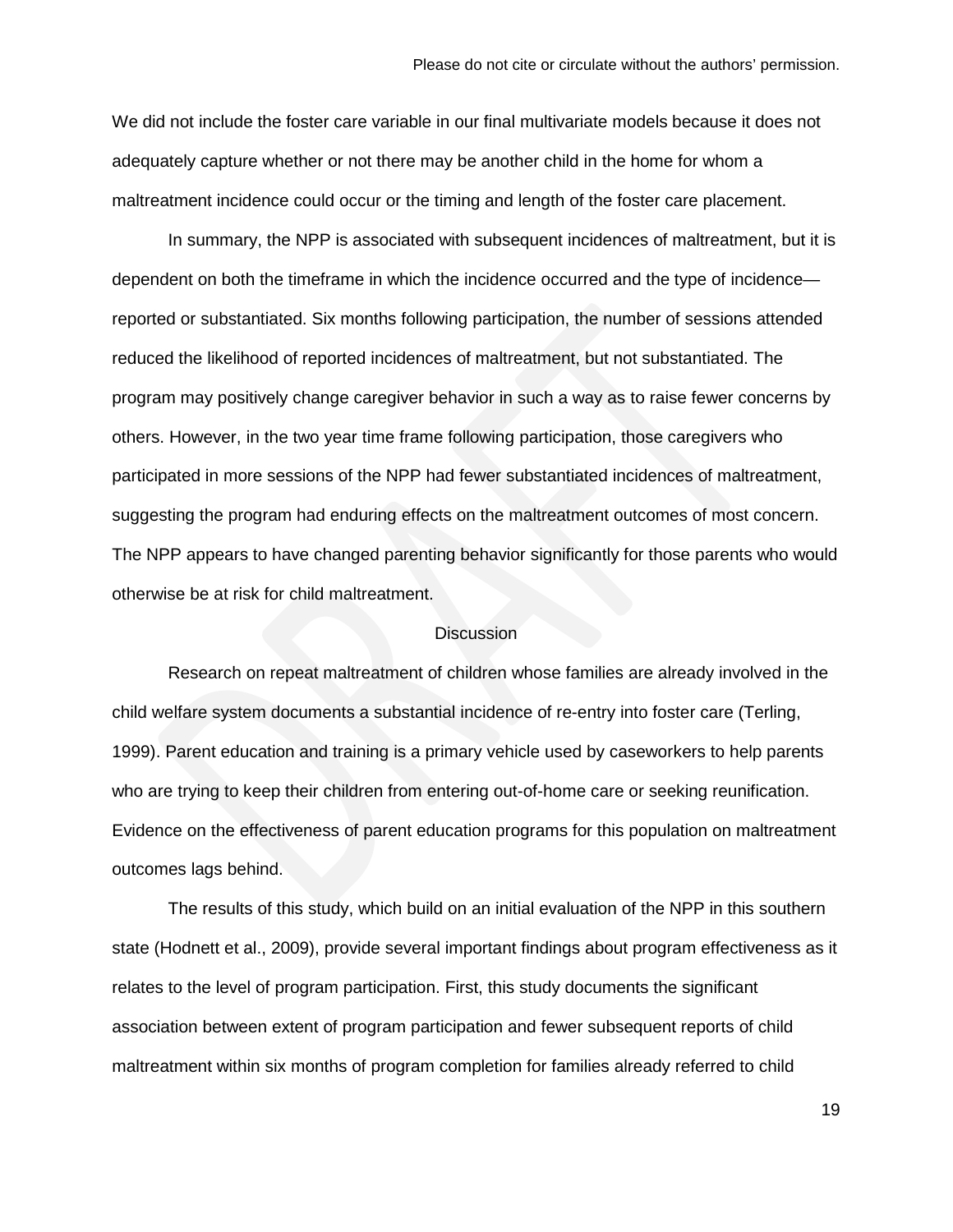welfare services. This finding is particularly important because it is well documented that maltreatment recurrences and re-referrals to child welfare agencies are most likely to occur within six months following a report of maltreatment (Fluke et al. 2005; DePanfilis & Zuravin, 1999; English, Marshall, Brummel, & Orme, 1999). Secondly, this study demonstrates the longer-term impact of program participation on substantiated allegations of child maltreatment. Long-term reductions in substantiated maltreatment incidences are the ultimate goal of any parent education program implemented in child welfare. Thus, our findings suggest parent education can prevent subsequent episodes of maltreatment and foster care re-entry, by extension, among families already involved in child welfare. And, this relationship, especially for those who participate more fully, persists over time. Finally, our study demonstrates the importance of program dosage for achieving these outcomes. Families involved in the child welfare system are often hard to engage in services, yet attendance at services has been shown to be negatively associated with the recurrence of child maltreatment (DePanfilis & Zuravin, 2002). As reported in our results, caregivers attended an average of 17.6 parenting sessions over a 16-week period, which represents a significant level of engagement and points to the relevance of this program and its resonance with families who are involved in the child welfare system.

Although a direct comparison cannot be made, the current study is similar to the study by Chaffin et al. (2004) in which PCIT was found to reduce repeat maltreatment in a physically abusive population. Of particular interest, however, is the fact that neglectful parents, who make up the majority of child welfare families, did not demonstrate improvement after participation in PCIT. Furthermore, as a randomized control trial, significant resources were available to ensure the intervention was delivered with high quality and model integrity, neither of which are routinely achieved in a typical child welfare setting. This comparison makes our findings about the NPP particularly impressive –each additional program dose of the NPP reduces subsequent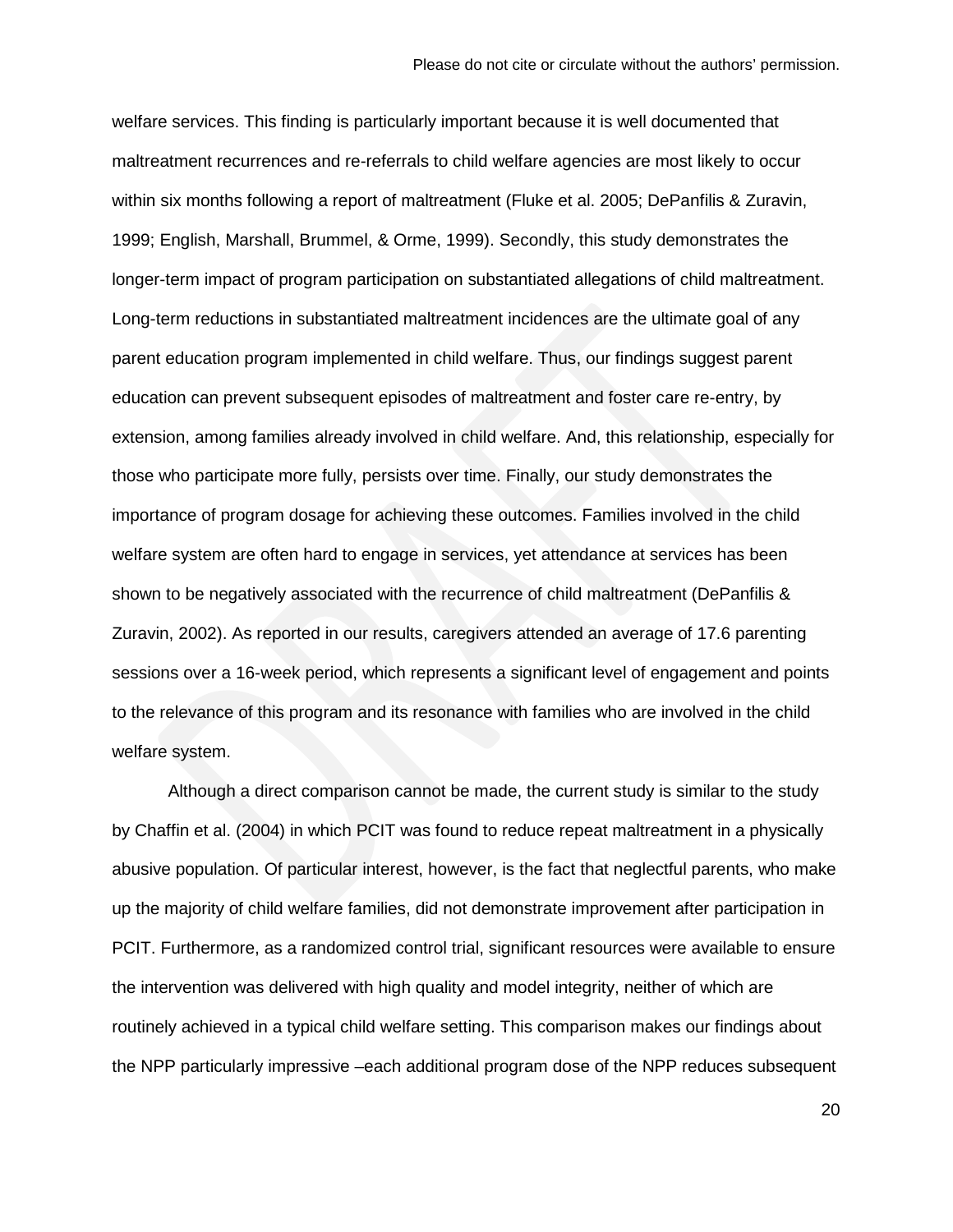maltreatment allegations or substantiations by 3.8 and 3.3 percent, respectively, depending on the time period. And, like other child welfare populations, the vast majority of the study population was referred to the NPP due to neglect.

Our study produced some results that require additional explanation—namely the different pattern of findings for the two types of reports (all reports vs. substantiated reports) at two time periods. To review, we found that program dosage was only significantly associated with reported incidences of maltreatment within six months and substantiated incidences within two years after participation in the NPP. The commonly referred to "surveillance effect" could be one explanation as to why we see a reduction in subsequent reports at six months after participation in the NPP. For example, under the watchful eye of service providers, caregivers may find themselves more likely to be reported for inappropriate parenting behaviors. However, those caregivers who participated more intensely in the program, may be less likely to be reported, due to positive changes in behavior and/or service providers' perception of these caregivers' willingness to change as compared to those who were less engaged. While there were no differences in the number of substantiated instances of maltreatment, greater program participation during this critical time period resulted in fewer overall *allegations* of maltreatment.

Two years following program participation, our results indicate that caregivers appear to have made enough change in parenting behaviors to not engage in abusive or neglectful practices that would result in agency-verified substantiation. However, we saw no significant association with reports of maltreatment. Outside of child welfare involvement, the often unstable lifestyle of child welfare-involved families may still correspond with outside reports to child protective services. Attitudes, perceptions, and biases against high risk caregivers may not be so easily changed regardless of a parent's improvement. Consequently, reporters continue to make allegations of abuse or neglect, but upon investigation, those who benefitted from attending more sessions are less likely to be substantiated for child maltreatment. Future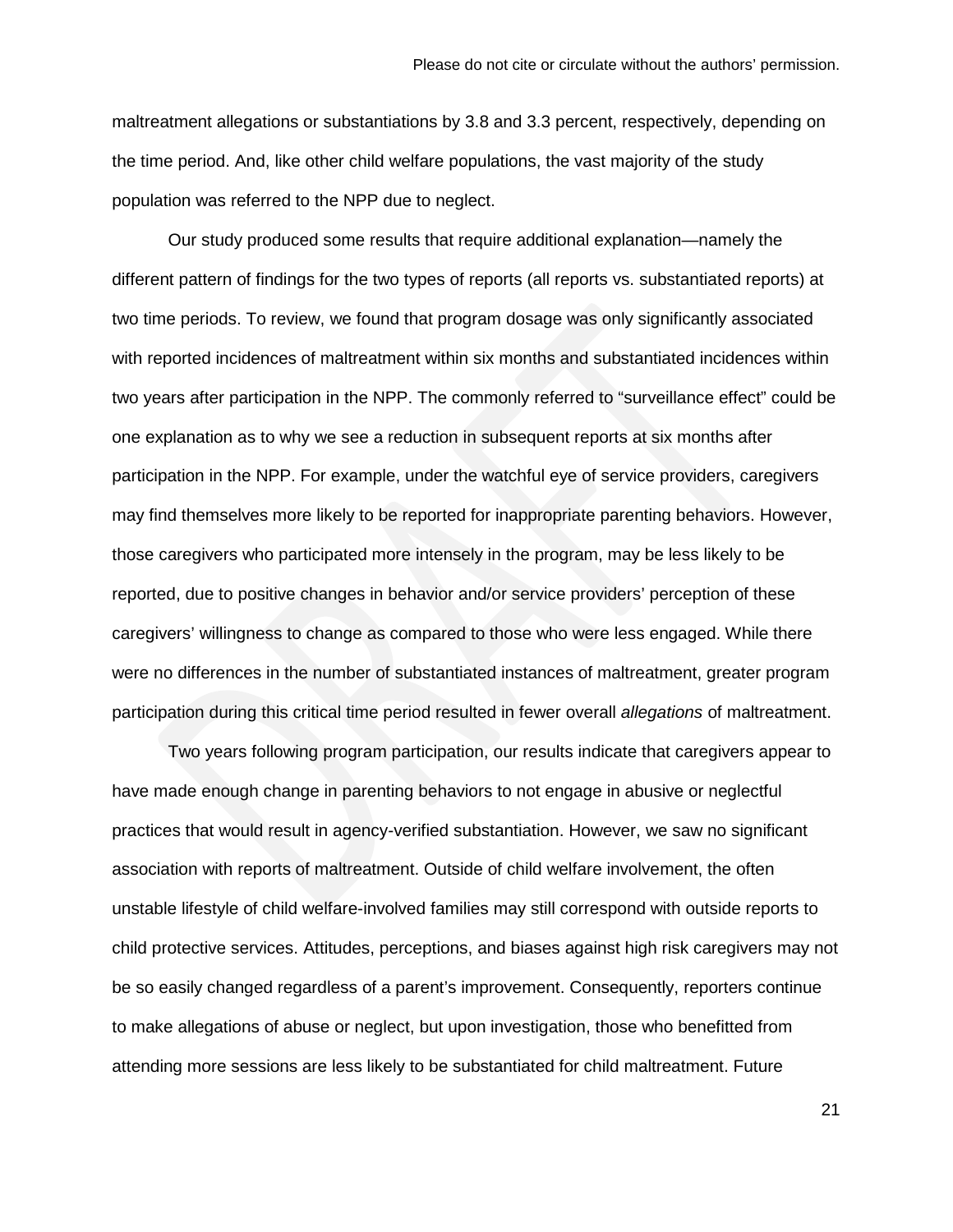research could investigate the source of maltreatment reports to elucidate the differential impact of program participation on the type and timing of reports.

#### **Limitations**

Our study has several limitations in addition to its strengths. Since our study relies on the population of families served, our results are certainly generalizable to the child welfare population referred to parent education in this southern state; however, it may not be representative of other states or the national population. Even with a large study population such as this, we were unable to estimate the effect of program participation on type (i.e., abuse or neglect) or severity of repeat maltreatment due to the relatively low frequency of certain types of maltreatment (i.e., physical and sexual abuse) on an already low frequency outcome (subsequent maltreatment) and the absence of data on severity. Given the high percentage of neglect incidences, however, it is safe to presume that the program works effectively to prevent ongoing reports of neglect for two of our four outcomes. Ideally, we would have liked to have limited our sample or adjusted the timeframes for each case to account for the fact that some caregivers may not have had the "opportunity to maltreat" when their child(ren) were placed temporarily in out-of-home care. However, we were unable to use the administrative data to identify these time periods or identify the presence of other children in the home, even if one child was placed in out-of-home care. Thus, we were unable to accurately assess the "opportunity to maltreat" and some caregivers may have had a more limited opportunity for repeat maltreatment than others. Finally, one of the major limitations was our inability to definitively make causal attributions to NPP participation because of other unmeasured factors that could be associated with program attendance and could explain the observed relationship between program attendance and repeat maltreatment. We did, however, examine our data for significant differences between high and low levels of attendance and did not find any significant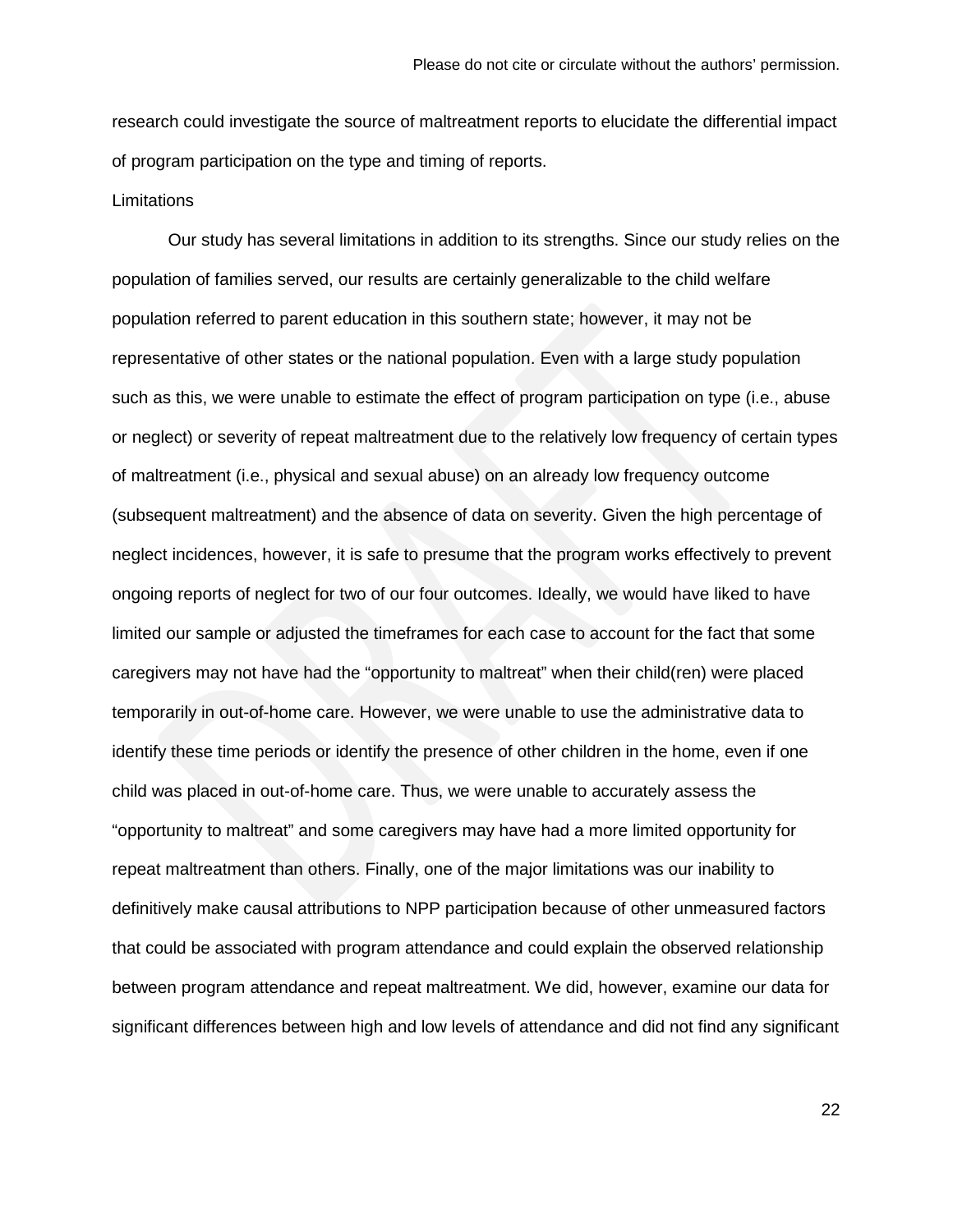differences in the variables we had available, other than site (resource center) differences, which we controlled for.

## **Conclusion**

The stakes for families involved in the child welfare system are high – child safety in the immediate sense and permanency and well-being for children in the long term. This study provides justification for continued use of this parent education model in this southern state and supports the need for ongoing evaluation of both process and outcome measures. By continuing to study promising models such as the NPP, we are adding to the evidence base of effective programs for this population. As promising evidence accumulates, the justification for investing significant resources in a randomized control trial of this program increases. These studies are needed to definitively establish a program's effectiveness with this population, which is, ultimately, what children and families deserve—investments that are known to work.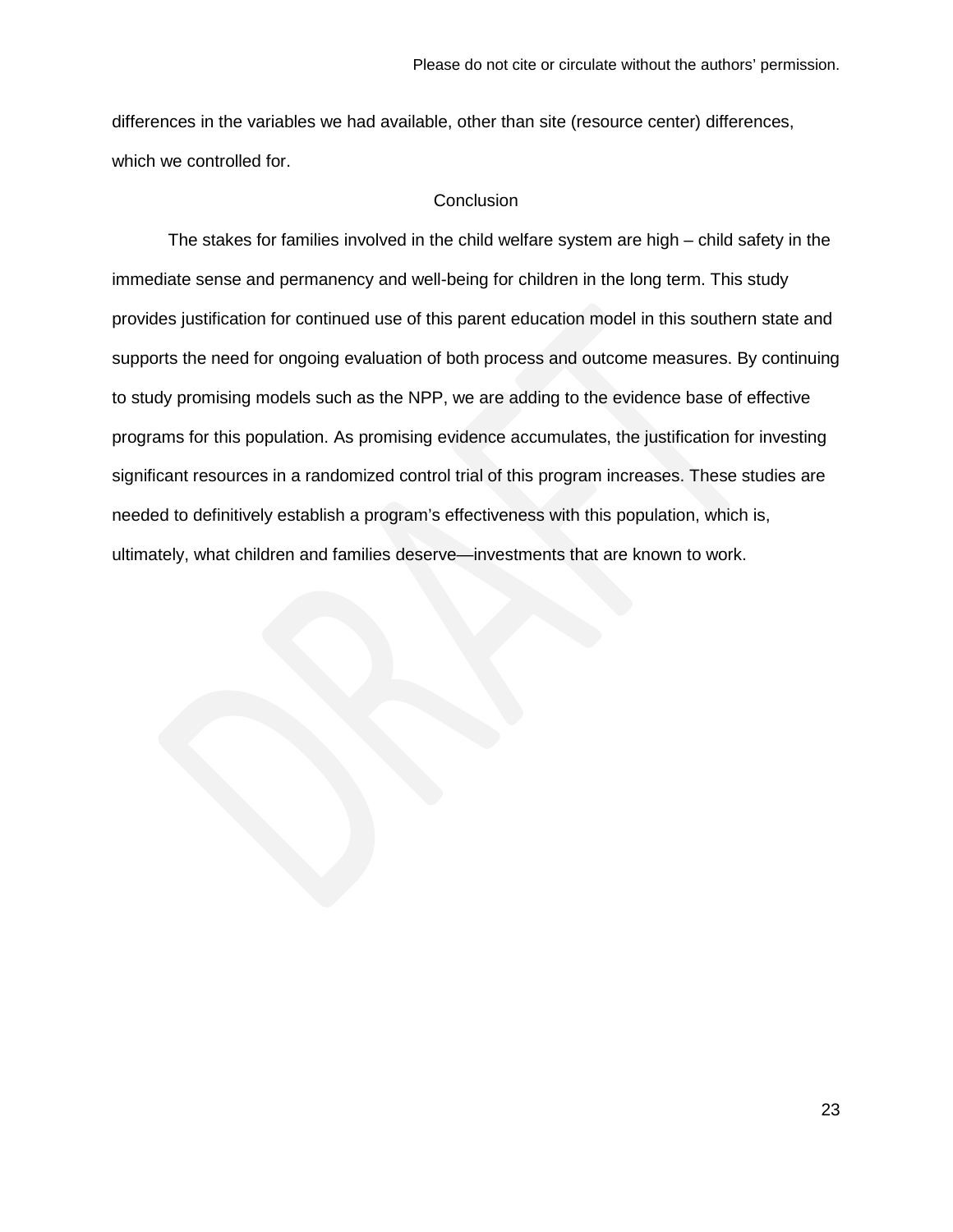## Acknowledgements

The authors would like to acknowledge Peter Pecora and Stephen Bavolek for helpful feedback and Jeremy Freese and Karen Grace-Martin for statistical consultation.

The current manuscript builds upon on a report by Hodnett, Faulk, Dellinger, and Maher (2009), which analyzed some of the statewide data presented in this paper. This paper differs from the report in that it uses more data extracted over a longer period of time to examine the relationship between program dosage and subsequent maltreatment and employs statistical techniques to address missing data.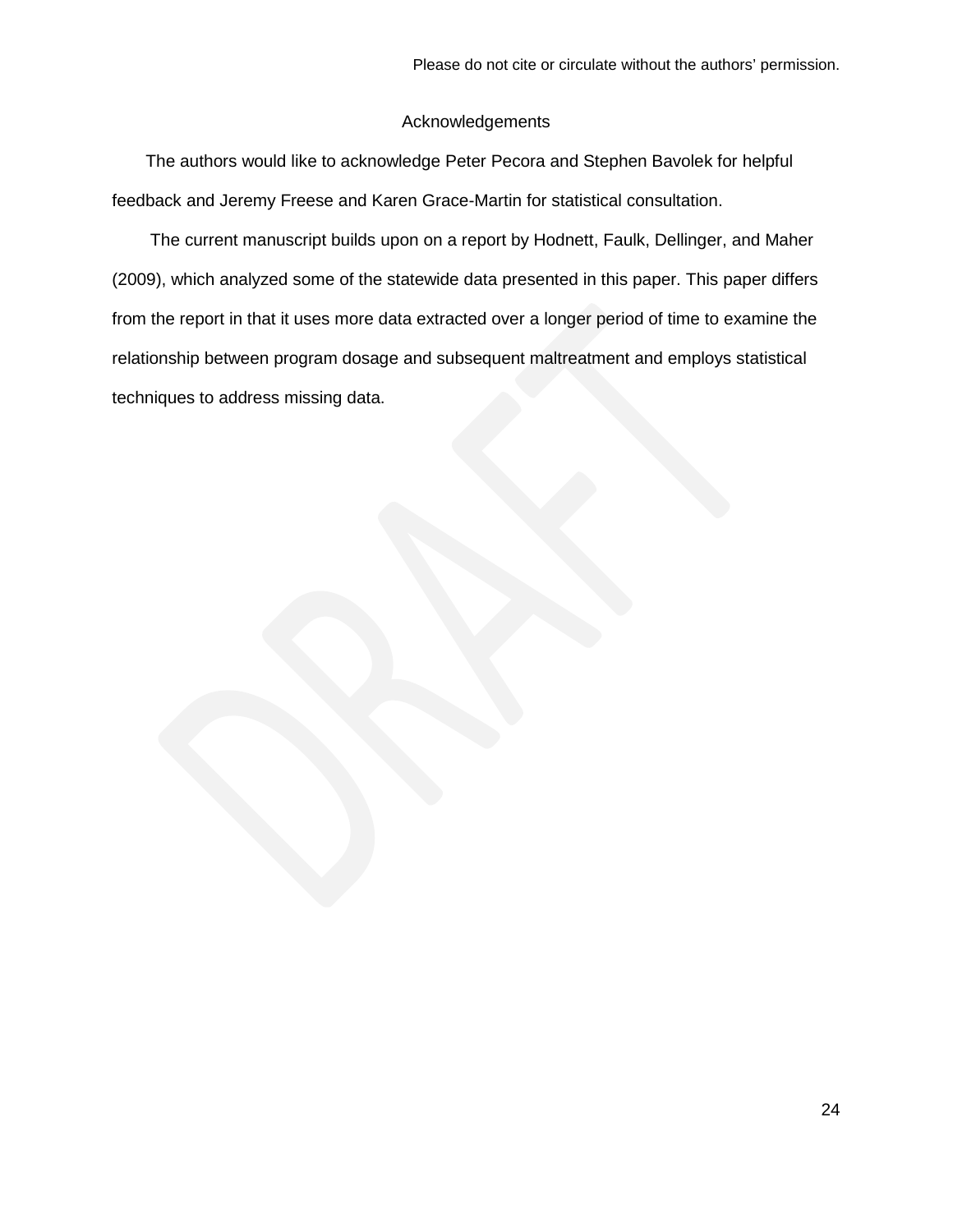#### References

Administration for Children and Families. (2007). Children's Bureau. Retrieved June 24, 2009 from [http://www.acf.hhs.gov/opa/fact\\_sheets/childrensbureau\\_factsheet.html](http://www.acf.hhs.gov/opa/fact_sheets/childrensbureau_factsheet.html)

Bandura, A. (1977). *Social learning theory*. Englewood Cliffs, NJ: Prentice Hall.

- Bandura, A. (1986). *Social foundation of thought and action: A social-cognitive theory*. Englewood Cliffs, NJ: Prentice Hall.
- Barth, R. P. (1991). An experimental evaluation of in-home child abuse prevention services. *Child Abuse & Neglect*, *15*(4), 363-375.
- Barth, R. P., Landsverk, J., Chamberlain, P., Reid, J. B., Rolls, J. A., Hurlburt, M. S. et al. (2005). Parent training programs in child welfare services: Planning for a more evidencebased approach to serving biological parents. *Research on Social Work Practice, 15*(5), 353-371.
- Bavolek, S. & Dellinger-Bavolek, J. (1985). *Increasing the nurturing parenting skills of families in Head Start: Validation of the Nurturing Parenting program for parents and children birth to five years*. Retrieved June 10, 2008, from

http://www.nurturingparenting.com/research\_validation/validation\_b-5\_program.pdf

Bavolek, S. (2005). *Research and validation report of the Nurturing Parenting programs.* Retrieved May 14, 2010, from

[http://www.nurturingparenting.com/research\\_validation/a4\\_main\\_r&v\\_article.pdf](http://www.nurturingparenting.com/research_validation/a4_main_r&v_article.pdf)

- Bavolek, S. J., & Keene, R. J. (2001). *Adult-Adolescent Parenting Inventory-2: Administration and Development Handbook*. Asheville, NC: Family Development Resources, Inc.
- Bavolek, S. J., Kline, D. F., McLaughlin, J. A. & Publicover, P. R. (1979). Primary prevention of child abuse: Identification of high-risk adolescents. *Child Abuse & Neglect*, *3*(3), 1071-1080.
- Bodner, T. E. (2008). What improves with increased missing data imputations? *Structural Equation Modeling, 15*(4): 651-675.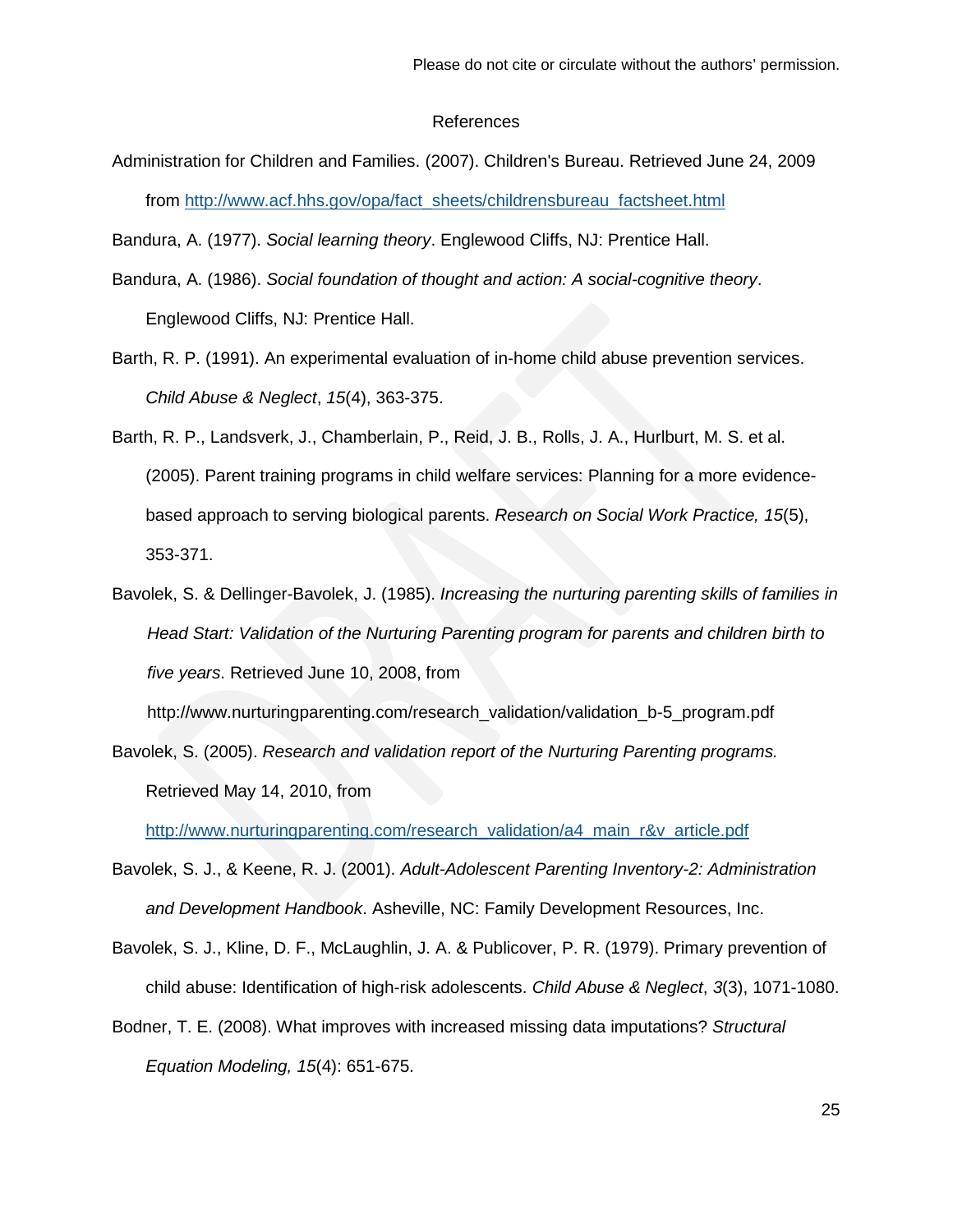- Britner, P. A., & Reppucci, N. D. (1997). Prevention of child maltreatment: Evaluation of a parent education program for teen mothers. *Journal of Child and Family Studies*, *6*(2), 165-176.
- Bugental, D. B., Ellerson, P. C., Lin, E. K., Rainey, B., Kokotovic, A., & O'Hara, N. (2002). A cognitive approach to child abuse prevention. *Journal of Family Psychology*, *16*(3), 243- 258.
- California Evidence-Based Clearinghouse for Child Welfare. (2010). Nurturing Parenting Programs – summary. Retrieved May 25, 2010 from http://www.cebc4cw.org/program/3
- Chaffin, M., & Friedrich, B. (2004). Evidence-based treatments in child abuse and neglect. *Children and Youth Services Review*, *26*(11), 1097–1113.
- Chaffin, M., Silovsky, J. F., Funderburk, B., Valle, L. A., Brestan, E. V., Balachova, T., et al. (2004). Parent-Child Interaction Therapy with physically abusive parents: Efficacy for reducing future abuse reports. *Journal of Consulting and Clinical Psychology*, *72*(3), 500- 510.
- Cowen, P. S. (2001). Effectiveness of a parent education intervention for at risk families. *Journal of the Society for Pediatric Nursing, 6*(2), 73-82.
- DePanfilis, D., & Zuravin, S. J. (1999). Epidemiology of child maltreatment recurrences. *The Social Service Review*, *73*(2), 218-239.
- DePanfilis, D., & Zuravin, S. (2002). The effect of services on the recurrence of child maltreatment. *Child Abuse & Neglect, 26,* 187-205.

Department of Health and Human Services, Administration for Children and Families: The Data Measures, Data Composites, and National Standards To Be Used in the Child and Family Services Reviews, 71 Fed. Reg. 32973 (June 7, 2006). Retrieved May 9, 2010 from http://frwebgate.access.gpo.gov/cgi-bin/getpage.cgi?position=all&page=32973&dbname =2006\_register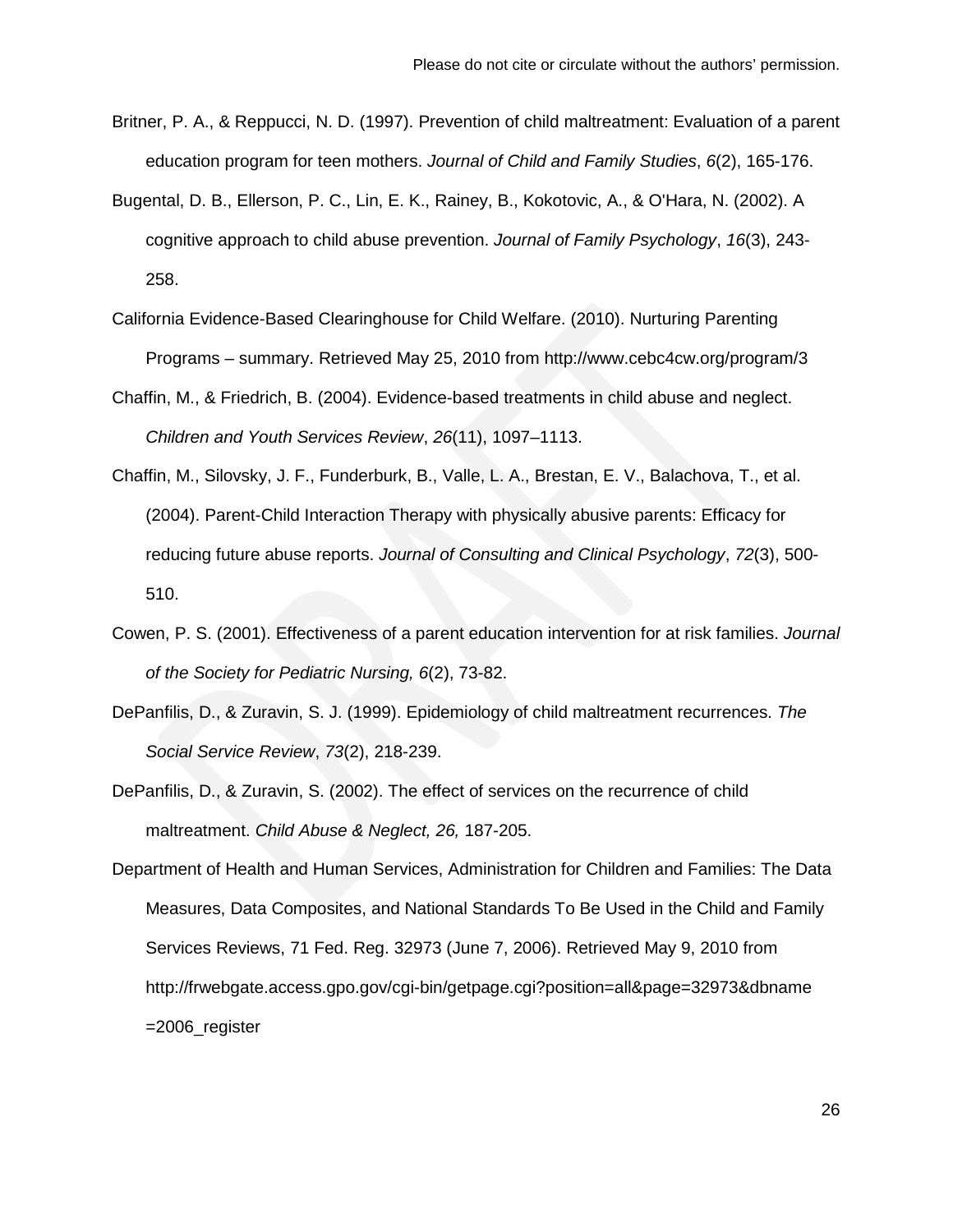Devall, E. (2004). Positive parenting for high-risk families. *Journal for Family and Consumer Sciences, 96*(4), 22-28.

Donald, T., & Jureidini, J. (2004). Parenting capacity. *Child Abuse Review, 13*, 5-17.

- Dorsey, S., Mustillo, S. A., Farmer, E. M. Z., & Elbogen, E. (2008). Caseworker assessments of risk for recurrent maltreatment: Association with case-specific risk factors and re-reports. *Child Abuse & Neglect*, *32*(3), 377-391.
- Duggan, A., Caldera, D., Rodriguez, K., Burrell, L., Rohde, C., & Crowne, S. S. (2007). Impact of a statewide home visiting program to prevent child abuse. *Child Abuse & Neglect*, *31*(8), 801-827.
- Duggan, A., McFarlane, E., Fuddy, L., Burrell, L., Higman, S. M., Windham, A., et al. (2004). Randomized trial of a statewide home visiting program: Impact in preventing child abuse and neglect. *Child Abuse & Neglect*, 28(6), 597-622.
- Duggan, A. K., McFarlane, E. C., Windham, A. M., Rohde, C. A., Salkever, D. S., Fuddy, L., et al. (1999). Evaluation of Hawaii's Healthy Start Program. *The Future of Children*, *9*(1), 66- 90.
- DuMont, K., Mitchell-Herzfeld, S., Greene, R., Lee, E., Lowenfels, A., Rodriguez, M., et al. (2008). Healthy Families New York (HFNY) randomized trial: Effects on early child abuse and neglect. *Child Abuse & Neglect*, *32*(3), 295-315.
- English, D. J., Marshall, D. B., Brummel, S. & Orme, M. (1999). Characteristics of repeated referrals to child protective services in Washington state. *Child Maltreatment*, *4*(4), 297-307.
- Eyberg, S. M., & Robinson, E. A. (1982). Parent-child interaction therapy: Effects on family functioning. *Journal of Clinical Child Psychology, 11*, 130-137.
- Fluke, J. D., Shusterman, G. R., Hollinshead, D., & Yuan, Y.T. (2005). Rereporting and recurrence of child maltreatment: Findings from NCANDS. Washington, DC: U.S.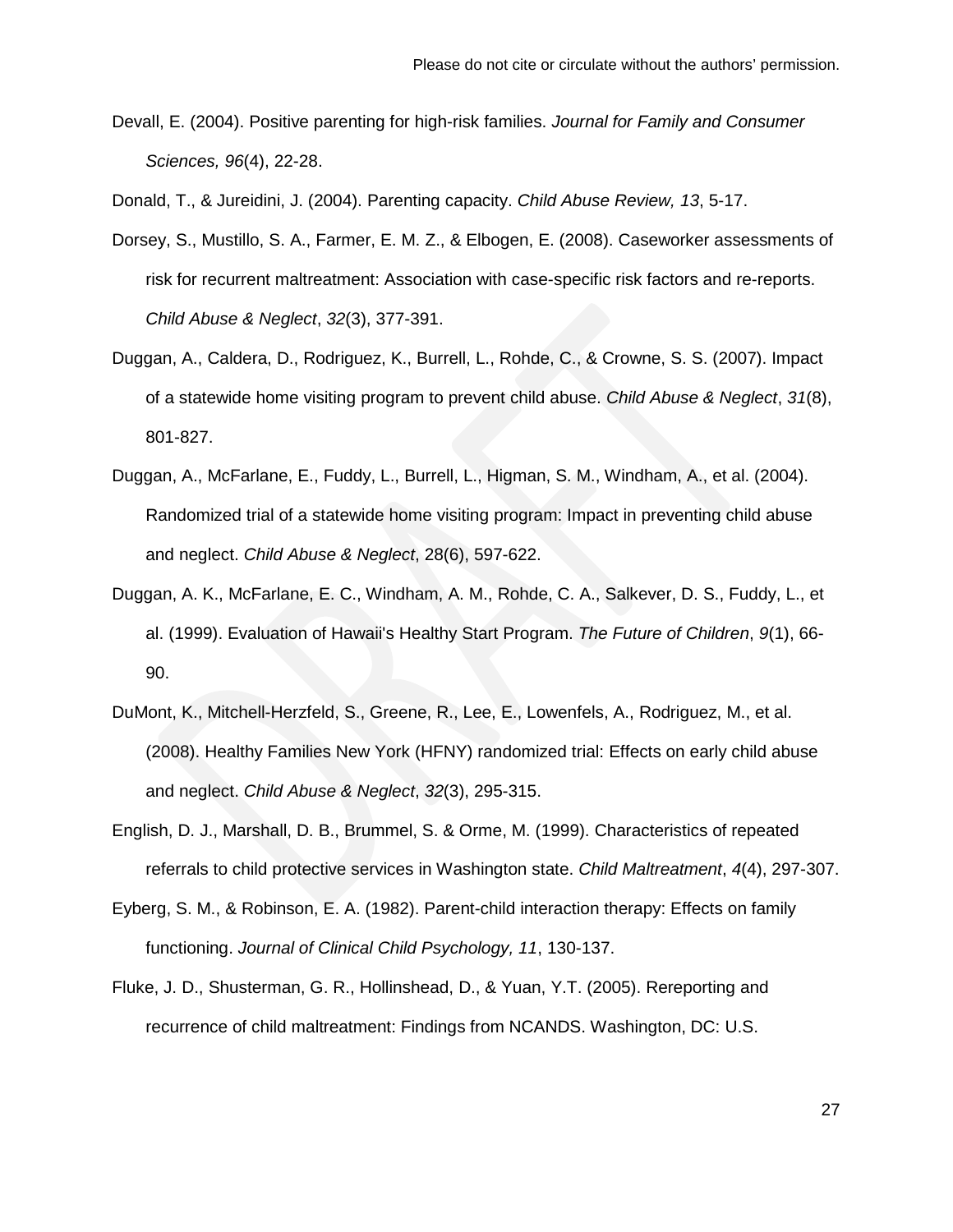Department of Health and Human Services, Office of the Assistant Secretary for Planning and Evaluation.

- Gershater-Molko, R. M., Lutzker, J. R., & Wesch D. (2002). Using recidivism data to evaluate Project Safecare: Teaching bonding, safety, and health care skills to parents. *Child Maltreatment*, *7*(3), 277-285.
- Gilbert, R., Widom, C. S., Browne, K., Fergusson, D., Webb, E., & Janson, S. (2009). Burden and consequences of child maltreatment in high-income countries. *The Lancet*, *373*(9657), 68-81.
- Guterman, N. B. (1997). Early prevention of physical child abuse and neglect: Existing evidence and future directions. *Child Maltreatment*, *2*(1), 12-34.
- Haapasalo, J., & Pokela, E. (1999). Child-rearing and child abuse antecedents of criminality. *Aggression and Violent Behavior*, *4*(1), 107-127.
- Henggeler, S., Schoenwald, S., Borduin, C. M., Rowland, M. D., & Cunningham, P. B. (1998). *Multisystemic treatment of antisocial behavior in children and adolescents*. New York: Guilford Press.
- Hodnett, R., Faulk, K., Dellinger, A., & Maher, E. (2009). *Evaluation of the statewide implementation of a parent education program in Louisiana's child welfare agency: The Nurturing Parenting Program for infants, toddlers, and pre-school children*. Seattle, WA: Casey Family Programs.
- Huebner, C. (2002). Evaluation of a clinic-based parent education program to reduce the risk of infant and toddler maltreatment. *Public Health Nursing*, *19*(5), 377-389.
- Hurlburt, M., Barth, R., Leslie, L., & Landsverk, J. (2007). Building on strengths: Current status and opportunities for improvement of parent training for families in child welfare. In R. Haskins, F. Wulczyn, & M. B. Webb (Eds.), *Child protection: Using research to improve policy and practice* (pp. 81-106). Washington, DC: Brookings Institute Press.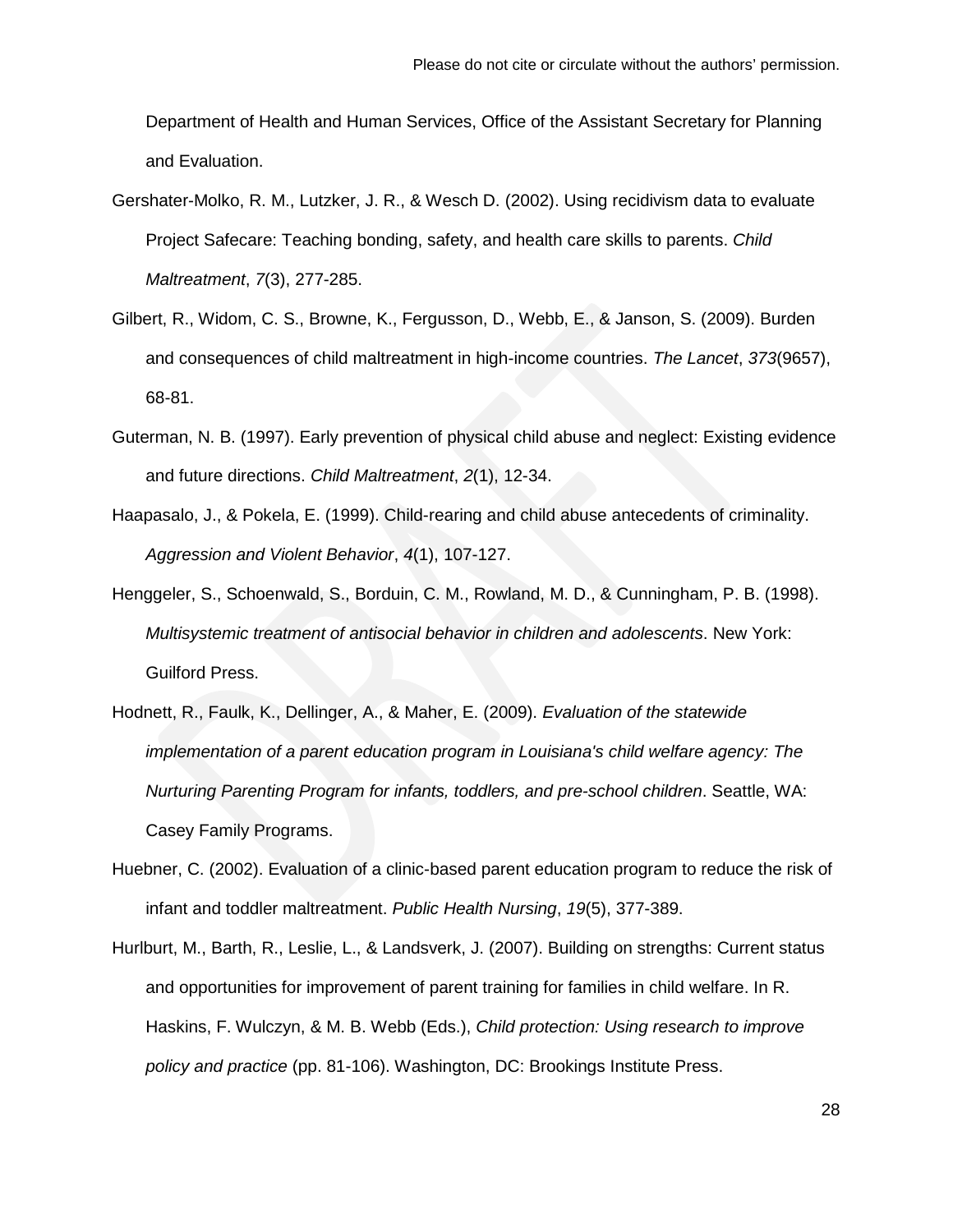- Hussey, J. M., Chang, J. J., & Kotch, J. B. (2006). Child maltreatment in the United States: Prevalence, risk factors, and adolescent health consequences. *Pediatrics*, *118*(3), 933-942.
- Hussey, J. M., Marshall, J. M., English, D. J., Knight, E. D., Lau, A. S., Dubowitz, H., et al. (2005). Defining maltreatment according to substantiation: Distinction without a difference? *Child Abuse & Neglect*, *29*(5), 479-492.
- Huxley, P., & Warner, R. (1993). Primary prevention of parenting dysfunction in high-risk cases. *The American Journal of Orthopsychiatry*, *63*(4), 582-588.
- Johnson, M. A., Stone, S., Lou, C., Ling, J., Claassen, J., & Austin, M. J. (2008). Assessing parent education programs for families involved with child welfare services: Evidence and implications. *Journal of Evidence-Based Social Work*, *5*(1/2), 191-236.
- Kaminski, J. W., Valle, L. A., Filene, J. H., & Boyle, C. L. (2008). A meta-analytic review of components associated with parent training program effectiveness. *Journal of Abnormal Child Psychology, 36*(4), 567-589.
- Kaplan, S. J., Pelcovitz, D., & Labruna, V. (1999). Child and adolescent abuse and neglect research: A review of the past 10 years. Part I: Physical and emotional abuse and neglect. *Journal of the American Academy of Child and Adolescent Psychiatry*, *38*(10), 1214-1222.
- Kochanska, G., & Aksan, N. (1995). Mother-child mutually positive affect: The quality of child compliance to requests, prohibitions, and maternal control as correlates of early internalization. *Child Development, 66*, 236-254*.*
- Kotch, J. B., Browne, D. C., Ringwalt, C. L., Stewart, P. W., Ruina, E., Holt, K., et al. (1995). Risk of child abuse or neglect in a cohort of low-income children. *Child Abuse & Neglect*, *19*(9), 1115-1130.
- Laible, D. (2004). Mother-child discourse in two contexts: Links with child temperament, attachment security, and socioemotional competence. *Developmental Psychology*, *40*(6), 979-992.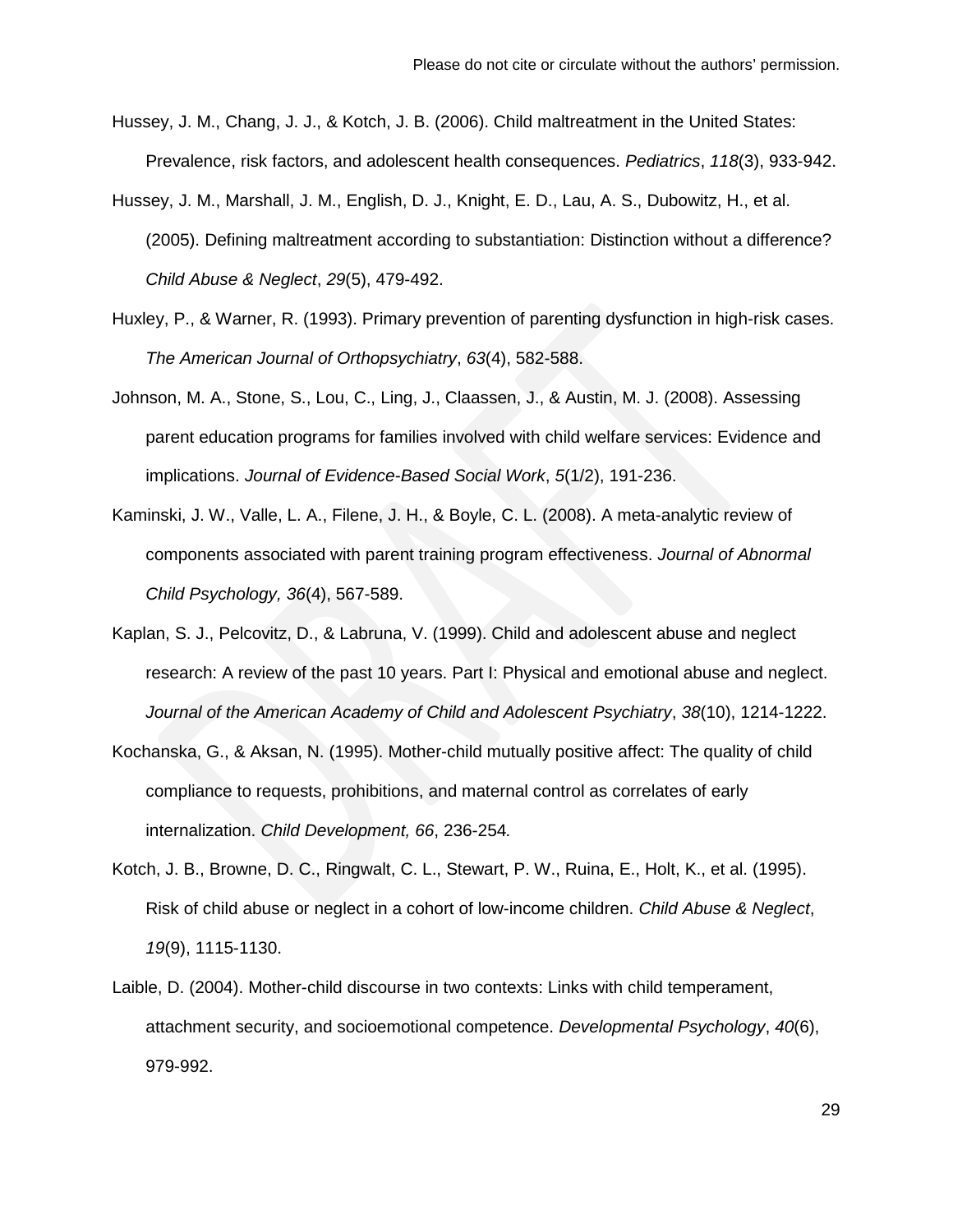- Lee, S., Aos, S., & Miller, M. (2008). Evidence-based programs to prevent children from entering and remaining in the child welfare system: Benefits and costs for Washington. Olympia, WA: Washington State Institute for Public Policy, Document No. 08-07-3901.
- Letarte, M.-J., Normandeau, S., & Allard, J. (2010). Effectiveness of a parent training program "Incredible Years" in a child protection service. *Child Abuse & Neglect*, *34*(4), 253-261.
- Littell, J. H. (1997). Effects of the duration, intensity, and breadth of family preservation services: A new analysis of data from the Illinois Family First experiment. *Children and Youth Services Review, 19*(1/2), 17–39.
- Long, J. S., & Freese, J. (2006). *Regression Models for Categorical Outcomes Using Stata* (2nd ed.). College Station, TX: Stata Press.
- Lundahl, B. W., Nimer, J., & Parsons, B. (2006). Preventing child abuse: A meta-analysis of parent training programs. *Research on Social Work Practice, 16*, 251-262.
- MacMillan, H. L., Thomas, B. H., Jamieson, E., Walsh, C. A., Boyle, M. H., Shannon, H. S., et al. (2005). Effectiveness of home visitation by public-health nurses in prevention of the recurrence of child physical abuse and neglect: A randomised controlled trial. *Lancet*, *365*(9473), 21-27.
- Marcenko, M. O., Spence, M., & Samost, L. (1996). Outcomes of a home visitation trial for pregnant and postpartum women at-risk for child placement. *Children and Youth Services Review*, *18*(3), 243-259.
- Marcynyszyn, L. A., Maher, E. J., & Corwin, T. W. (2010). Getting with the (evidence-based) program: An evaluation of the Incredible Years Parent Training Program in child welfare. Manuscript submitted for publication.
- Miller, A. B., & Cross, T. (2006). Ethnicity in child maltreatment research: A replication of Behl et al.'s content analysis. *Child Maltreatment*, *11*(1), 16-26.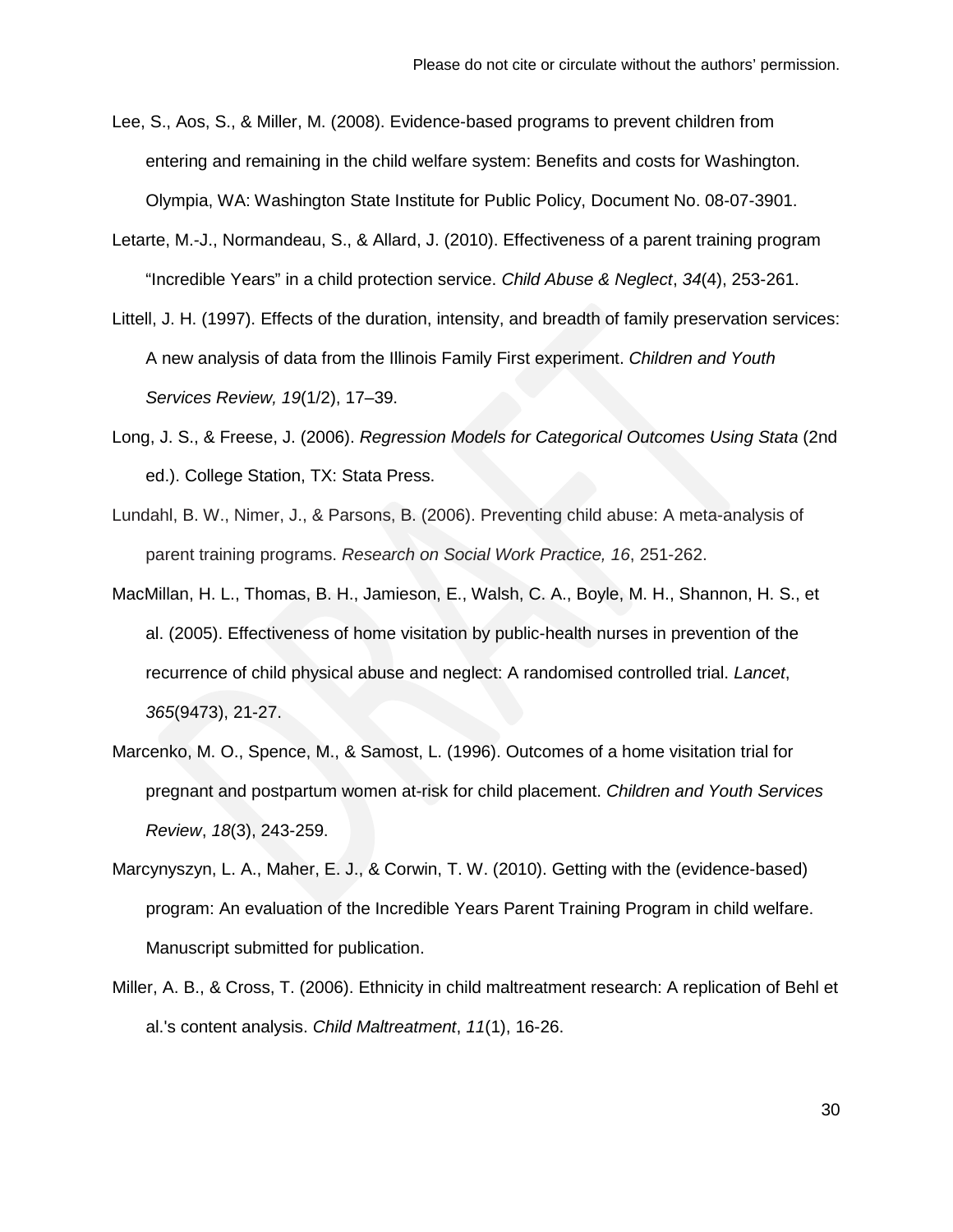- Olds, D. L., Eckenrode, J., Henderson, C. R., Kitzman, H., Powers, J., Cole, R., et al. (1997). Long-term effects of home visitation on maternal life course and child abuse and neglect: Fifteen-year follow-up of a randomized trial. *Journal of the American Medical Association*, *278*(8), 637-643.
- Patterson, G. R., Reid, J. B., & Eddy, M. J. (2002). *A brief history of the Oregon model.* Washington, DC: American Psychological Association.
- Prinz, R. J., Sanders, M. R., Shapiro, C. J., Whitaker, D. J., & Lutzker, J. R. (2009). Populationbased prevention of child maltreatment: The U.S. Triple P system population trial. *Prevention Science*, *10*(1), 1-12.
- Reynolds, A. J., Mathieson, L. C., & Topitzes, J. W. (2009). Do early childhood interventions prevent child maltreatment?: A review of research. *Child Maltreatment*, *14*(2), 182-206.
- Reynolds, A. J., & Robertson, D. L. (2003). School-based early intervention and later child maltreatment in the Chicago Longitudinal Study. *Child Development*, *74*(1), 3-26.
- Royston, P. (2007). Multiple imputation of missing values: Further update of ice, with an emphasis on interval censoring. *STATA Journal*, *7*, 445-464.

StataCorp. (2007). *Stata Statistical Software: Release 10*. College Station, TX: StataCorp LP.

- Stern, S. B., Alaggia, R., Watson, K., & Morton, T. R. (2008). Implementing an evidence-based parenting program with adherence in the real world of community practice. *Research on Social Work Practice*, *18*(6), 543-554.
- Stevens-Simon, C., Nelligan, D., & Kelly, L. (2001). Adolescents at risk for mistreating their children. Part II: A home- and clinic-based prevention program. *Child Abuse & Neglect*, *25*(6), 753-769.
- Terling, T. (1999). The efficacy of family reunification practices: Reentry rates and correlates of reentry for abused and neglected children reunited with their families. *Child Abuse & Neglect*, *23*(12), 1359-1370.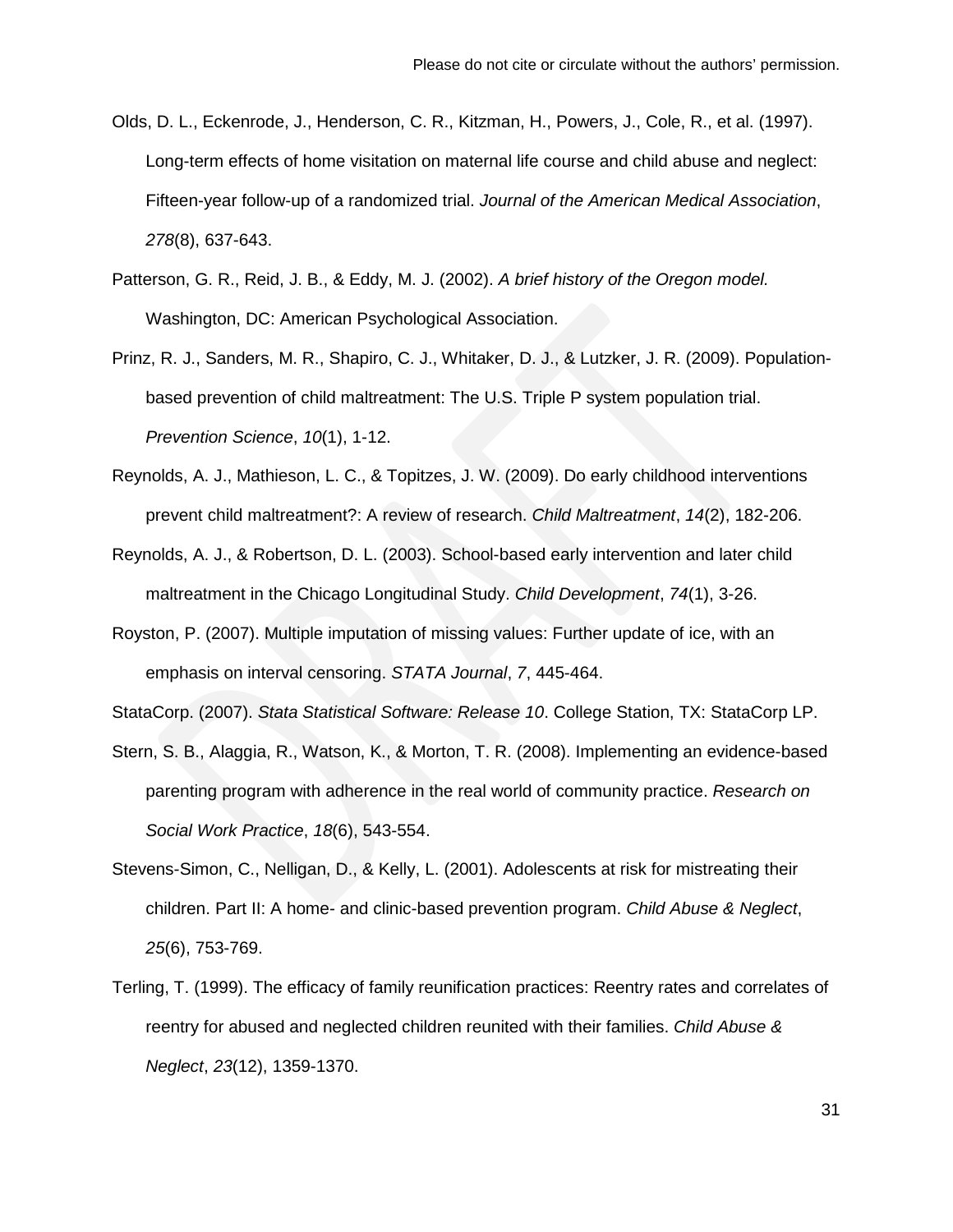- Thomlison, B. (2005). Using evidence-based knowledge to improve policies and practices in child welfare: Current thinking and continuing challenges. *Research on Social Work Practice, 15*, 321-322.
- Wagner, M. M., & Clayton, S. L. (1999). The Parents as Teachers Program: Results from two demonstrations. *The Future of Children*, *9*(1), 91-115.
- Waldfogel, J. (2009). Prevention and the child protection system. *Future of Children, 19*(2), 195- 210.
- Webster-Stratton, C. (2007). *The Incredible Years Parent Training Manual: BASIC Program* (3rd ed.). Seattle, WA: Incredible Years.
- Widom, C. S., & Maxfield, M. G. (2001). An update on the "cycle of violence." *Research in brief* (NCJ Publication No. 184894). Washington, D.C.: U.S. Dept. of Justice, Office of Justice Programs, National Institute of Justice.
- Wulczyn, F., Hislop, K., & Jones Harden, B. (2002). The placement of infants in foster care. *Journal of Infant Mental Health, 23*(5), 454-475.
- Wu, S. S., Ma, C.-X., Carter, R. L., Ariet, M., Feaver, E. A., Resnick, M. B., et al. (2004). Risk factors for infant maltreatment: A population-based study. *Child Abuse & Neglect*, *28*(12), 1253-1264.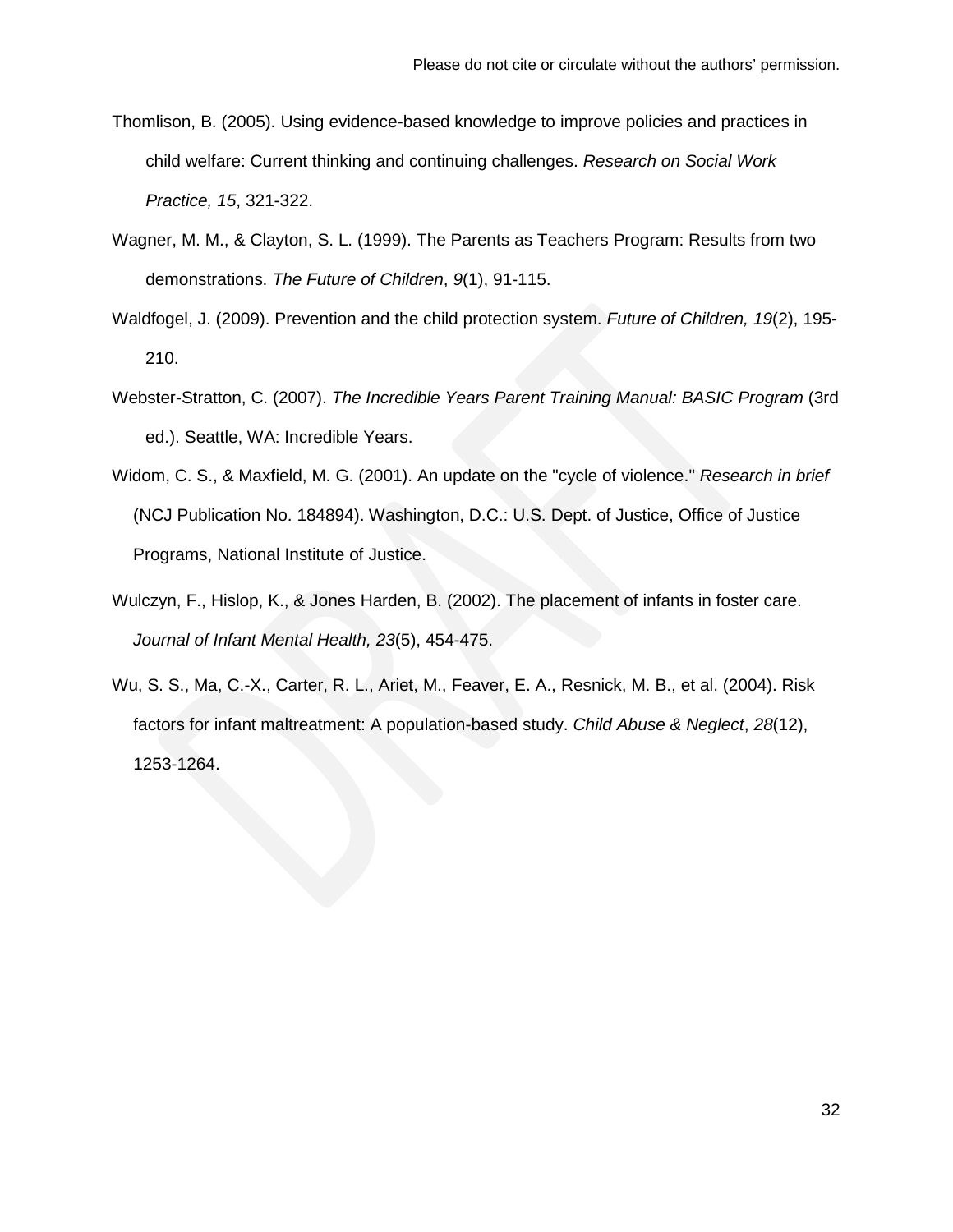# **Table 1**

*Study population characteristics of the Nurturing Parenting Program participants*

|                                               |            |                          |            | $M$ (SE) or %    |  |
|-----------------------------------------------|------------|--------------------------|------------|------------------|--|
|                                               |            | $M(SD)$ or %<br>Range of |            | after imputation |  |
| Characteristics                               | ${\cal N}$ | before imputation        | values     | $(N = 528)$      |  |
| <b>Independent Variables</b>                  |            |                          |            |                  |  |
| Program dosage                                | 522        | 17.55 (9.69)<br>$1 - 32$ |            | 17.55 (.42)      |  |
| Gender (%)                                    | 526        |                          |            |                  |  |
| Male                                          |            | 25.67                    |            | 25.77            |  |
| Female                                        |            | 74.33                    |            | 74.23            |  |
| Race/ethnicity (%)                            | 526        |                          |            |                  |  |
| White                                         |            | 58.17                    |            | 58.24            |  |
| Nonwhite                                      |            | 41.83                    |            | 41.76            |  |
| Age at program start                          | 526        | 27.38 (7.35)             | $12 - 60$  | 27.38 (.32)      |  |
| Income (in thousands)                         | 452        | 13.92 (11.86)            | $7.5 - 60$ | 13.88(.57)       |  |
| Educational level (%)                         | 466        |                          |            |                  |  |
| Less than high school                         |            | 55.80                    |            | 57.45            |  |
| High school or greater                        |            | 44.20                    |            | 42.55            |  |
| Marital status (%)                            | 501        |                          |            |                  |  |
| Single                                        |            | 63.48                    |            | 63.37            |  |
| Married                                       |            | 29.74                    |            | 29.68            |  |
| Cohabitating                                  |            | 6.78                     |            | 6.95             |  |
| Number of children                            | 468        | 2.57(1.50)               | $0 - 10$   | 2.57(0.07)       |  |
| <b>Adult-Adolescent Parenting Inventory-2</b> | 442        |                          |            |                  |  |
| Inappropriate expectations                    |            | 19.68 (4.58)             | $8 - 33$   | 19.66 (.24)      |  |
| Lack of empathy                               |            | 36.92 (6.37)             | $19 - 50$  | 36.96 (.31)      |  |
| Corporal punishment                           |            | 39.57 (7.69)             | $18 - 55$  | 39.58 (.39)      |  |
| Role reversal                                 |            | 23.39 (5.44)             | $9 - 35$   | 23.22 (.27)      |  |
| Power and independence                        |            | 19.65 (3.00)             | $10 - 25$  | 19.66 (.15)      |  |
| Abuse as a child within family (%)            | 467        | 29.98                    |            | 30.77            |  |
| Abuse as a child outside of family (%)        | 467        | 18.63                    |            | 18.63            |  |
| Prior substantiated maltreatment              | 528        | 1.20(.99)                | $0 - 6$    | 1.20(.04)        |  |
| investigations                                |            |                          |            |                  |  |
| Resource centers (% of sample)                | 528        |                          |            |                  |  |
| Provider 1                                    |            | 17.99                    |            | 17.99            |  |
| Provider 2                                    |            | 7.58                     |            | 7.58             |  |
| Provider 3                                    |            | 12.50                    |            | 12.50            |  |
| Provider 4                                    |            | 7.20                     |            | 7.20             |  |
| Provider 5                                    |            | 4.17                     |            | 4.17             |  |
| Provider 6                                    |            | 7.39                     |            | 7.39             |  |
| Provider 7                                    |            | 13.83                    |            | 13.83            |  |
| Provider 8                                    |            | 5.87                     |            | 5.87             |  |
| Provider 9                                    |            | 7.58                     |            | 7.58             |  |
| Provider 10                                   |            | 15.91                    |            | 15.91            |  |
| <b>Dependent Variables</b>                    |            |                          |            |                  |  |
| Reported incidence of maltreatment within six | 528        | 13.83                    |            | 13.83            |  |
| months of the NPP closure (%)                 |            |                          |            |                  |  |
| Substantiated incidence of maltreatment       | 528        | 6.82                     |            | 6.82             |  |
| within six months of the NPP closure (%)      |            |                          |            |                  |  |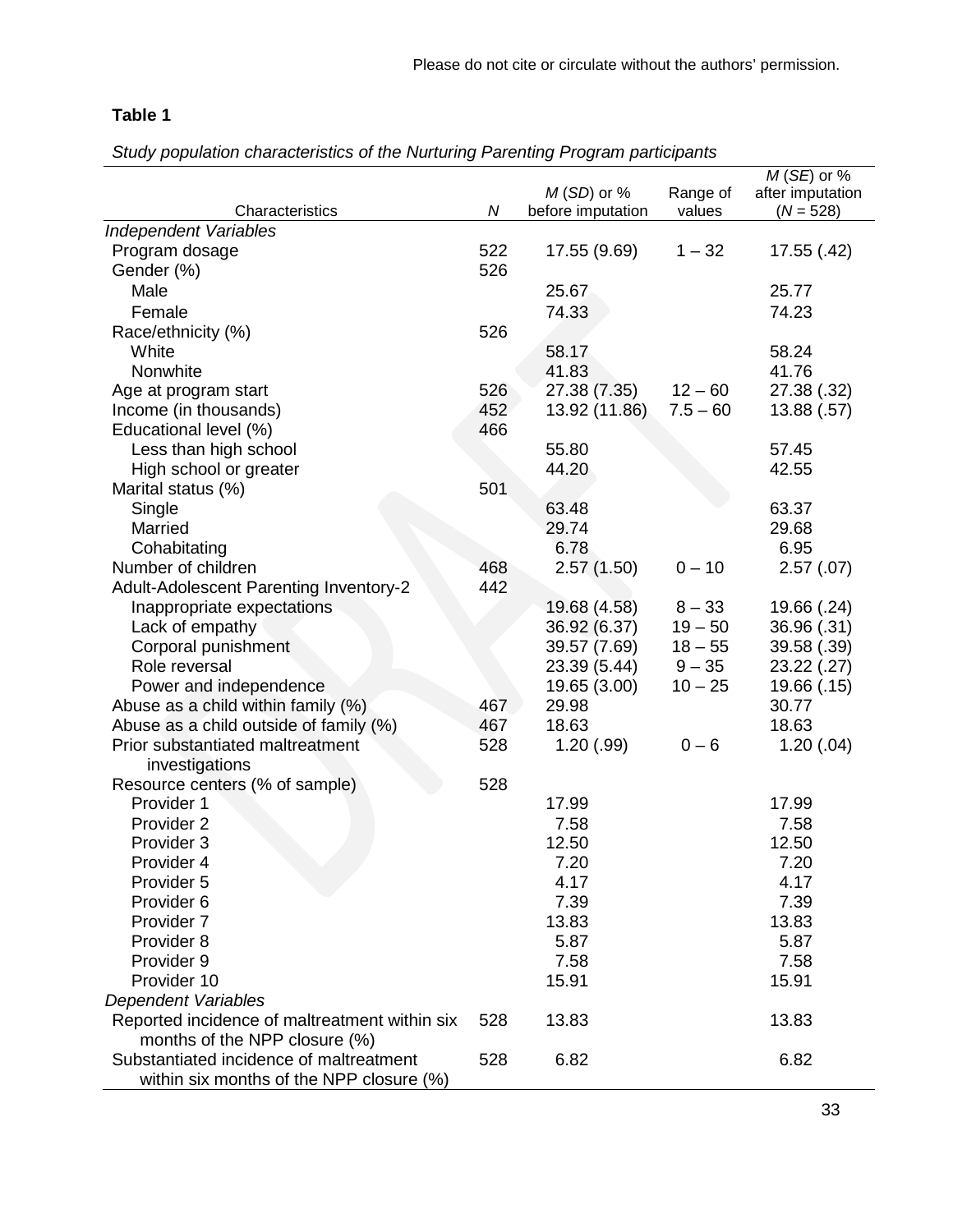Please do not cite or circulate without the authors' permission.

| Reported incidence of maltreatment within | 528 | 33.71 | 33.71 |
|-------------------------------------------|-----|-------|-------|
| two years of the NPP closure (%)          |     |       |       |
| Substantiated incidence of maltreatment   | 528 | 16.86 | 16.86 |
| within two years of the NPP closure (%)   |     |       |       |